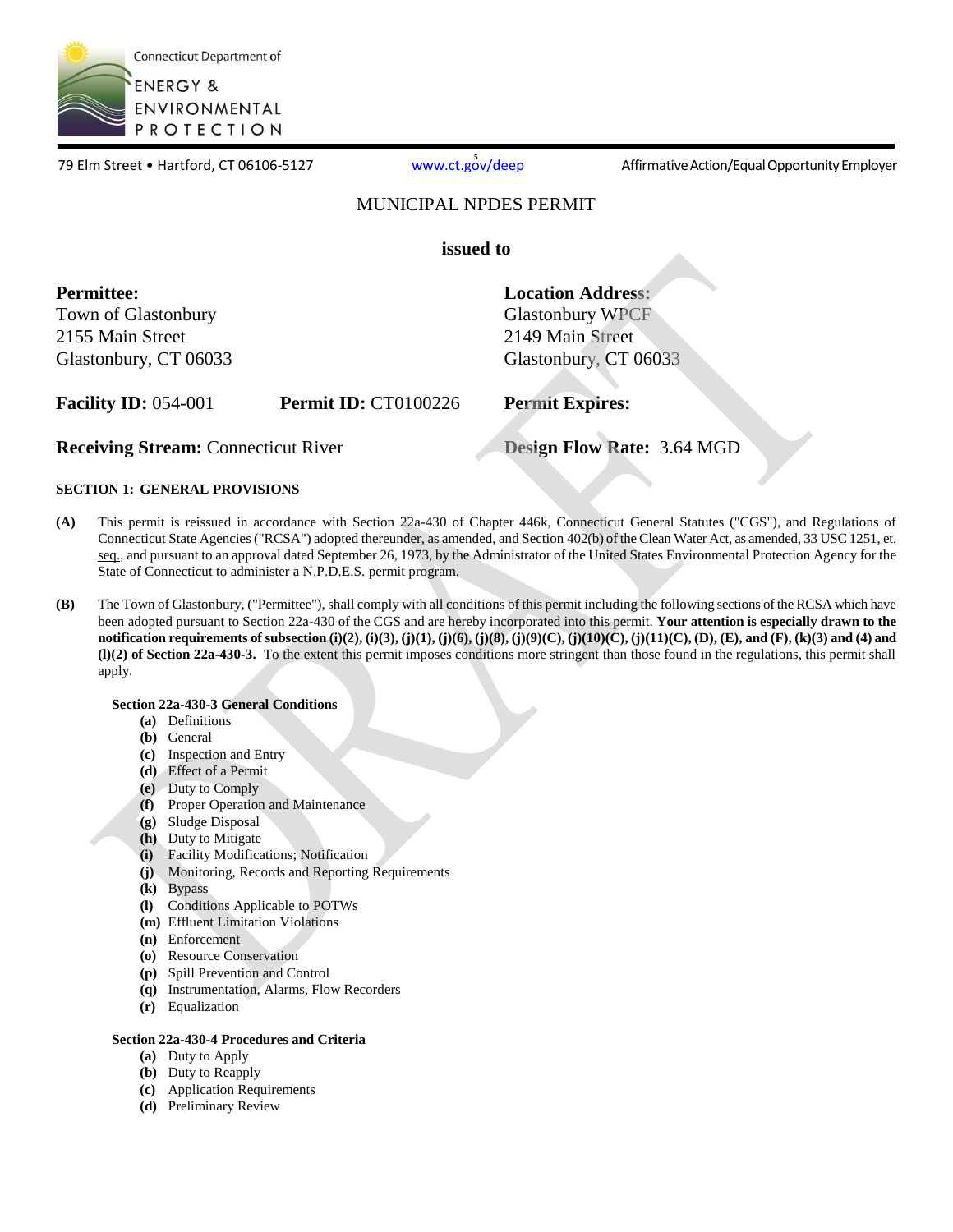- **(e)** Tentative Determination
- **(f)** Draft Permits, Fact Sheets
- **(g)** Public Notice, Notice of Hearing
- **(h)** Public Comments
- **(i)** Final Determination
- **(j)** Public Hearings
- **(k)** Submission of Plans and Specifications. Approval.
- **(l)** Establishing Effluent Limitations and Conditions
- **(m)** Case-by-Case Determinations
- **(n)** Permit Issuance or Renewal
- **(o)** Permit or Application Transfer
- **(p)** Permit Revocation, Denial or Modification
- **(q)** Variances
- **(r)** Secondary Treatment Requirements
- **(s)** Treatment Requirements
- **(t)** Discharges to POTWs Prohibitions
- **(C)** Violations of any of the terms, conditions, or limitations contained in this permit may subject the Permittee to enforcement action including, but not limited to, seeking penalties, injunctions and/or forfeitures pursuant to applicable sections of the CGS and RCSA.
- **(D)** Any false statement in any information submitted pursuant to this Section of the permit may be punishable as a criminal offense under Section 22a-438 or 22a-131a of the CGS or in accordance with Section 22a-6, under Section 53a-157b of the CGS.
- **(E)**  The Permittee shall comply with Section 22a-416-1 through Section 22a-416-10 of the RCSA concerning operator certification.
- **(F)** No provision of this permit and no action or inaction by the Commissioner shall be construed to constitute an assurance by the Commissioner that the actions taken by the Permittee pursuant to this permit will result in compliance or prevent or abate pollution.
- **(G)** Nothing in this permit shall relieve the Permittee of other obligations under applicable federal, state and local law.
- **(H)** An annual fee shall be paid for each year this permit is in effect as set forth in Section 22a-430-7 of the RCSA. As of October 1, 2009 the annual fee is \$ 2,367.50.

### **SECTION 2: DEFINITIONS**

- **(A)** The definitions of the terms used in this permit shall be the same as the definitions contained in Section 22a-423 of the CGS and Section 22a-430-3(a) and 22a-430-6 of the RCSA, except for **"**Composite**"** and **"**No Observable Acute Effect Level (NOAEL)**"** which are redefined below.
- **(B)** In addition to the above, the following definitions shall apply to this permit:

**"------"** in the limits column on the monitoring tables in Attachment 1 means a limit is not specified but a value must be reported on the DMR, MOR, and/or the ATMR.

**"Average Monthly Limit"** means the maximum allowable "Average Monthly Concentration" as defined in Section 22a-430-3(a) of the RCSA when expressed as a concentration (e.g. mg/l); otherwise, it means "Average Monthly Discharge Limitation" as defined in Section 22a-430-3(a) of the RCSA.

**"Bi-Weekly"** in the context of any sampling frequency, shall mean once every two weeks.

**"Composite"** or **"(C)"** means a sample consisting of a minimum of eight aliquot samples collected at equal intervals of no less than 30 minutes and no more than 60 minutes and combined proportionally to flow over the sampling period provided that during the sampling period the peak hourly flow is experienced.

 **"Critical Test Concentration"** or **"(CTC)"** means the specified effluent dilution at which the Permittee is to conduct a single-concentration Aquatic Toxicity Test.

 **"Daily Composite"** or **"(DC)"** means a composite sample taken over a full operating day consisting of grab samples collected at equal intervals of no more than sixty (60) minutes and combined proportionally to flow; or, a composite sample continuously collected over a full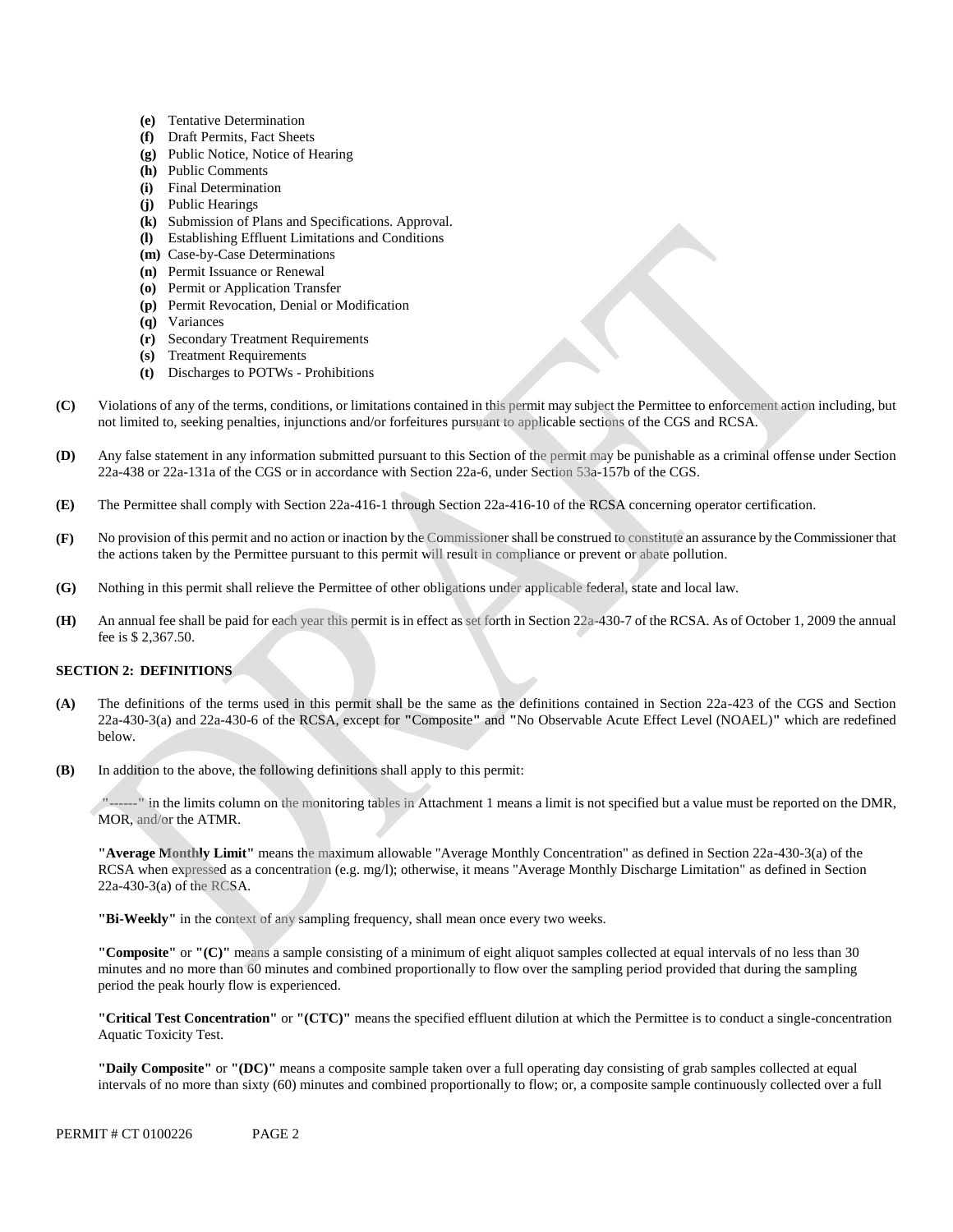operating day proportionally to flow.

 **"Daily Concentration"** means the concentration of a substance as measured in a daily composite sample, or, arithmetic average of all grab sample results defining a grab sample average.

**"Daily Quantity"** means the quantity of waste discharged during an operating day.

**"Geometric Mean"** is the **"**n**"**th root of the product of **"**n**"** observations.

**"Infiltration"** means water other than wastewater that enters a sewer system (including sewer system and foundation drains) from the ground through such means as defective pipes, pipe joints, connections, or manholes. Infiltration does not include, and is distinguished from, inflow.

**"Inflow"** means water other than wastewater that enters a sewer system (including sewer service connections) from sources such as, but not limited to, roof leaders, cellar drains, yard drains, area drains, drains from springs and swampy areas, cross connections between storm sewers and sanitary sewers, catch basins, cooling towers, storm waters, surface runoff, street wash waters, or drainage. Inflow does not include, and is distinguished from, infiltration.

**"Instantaneous Limit"** means the highest allowable concentration of a substance as measured by a grab sample, or the highest allowable measurement of a parameter as obtained through instantaneous monitoring.

**"In-stream Waste Concentration"** or **"(IWC)"** means the concentration of a discharge in the receiving water after mixing has occurred in the allocated zone of influence.

**"MGD"** means million gallons per day.

**"Maximum Daily Limit"** means the maximum allowable "Daily Concentration" (defined above) when expressed as a concentration (e.g. mg/l), otherwise, it means the maximum allowable "Daily Quantity" as defined above, unless it is expressed as a flow quantity. If expressed as a flow quantity it means **"**Maximum Daily Flow**"** as defined in Section 22a-430-3(a) of the RCSA.

**"Monthly Minimum Removal Efficiency"** means the minimum reduction in the pollutant parameter specified when the effluent average monthly concentration for that parameter is compared to the influent average monthly concentration.

**"NA"** as a Monitoring Table abbreviation means **"**not applicable**"**.

**"NR"** as a Monitoring Table abbreviation means **"**not required**"**.

**"No Observable Acute Effect Level"** or **"(NOAEL)"** means any concentration equal to or less than the critical test concentration in a single concentration (pass/fail) toxicity test, conducted pursuant to Section 22a-430-3(j)(7)(A)(i) of the RCSA, demonstrating 90% or greater survival of test organisms at the CTC.

**"Quarterly"** in the context of any sampling frequency, shall mean sampling is required in the months of February, May, August and November.

**"Range During Sampling"** or **"(RDS)"** as a sample type means the maximum and minimum of all values recorded as a result of analyzing each grab sample of; 1) a Composite Sample, or, 2) a Grab Sample Average. For those Permittee with pH meters that provide continuous monitoring and recording, Range During Sampling means the maximum and minimum readings recorded with the continuous monitoring device during the Composite or Grab Sample Average sample collection.

**"Range During Month"** or **"(RDM)"** as a sample type means the lowest and the highest values of all of the monitoring data for the reporting month.

**"Sanitary Sewage"** means wastewaters from residential, commercial and industrial sources introduced by direct connection to the sewerage collection system tributary to the treatment works including non-excessive inflow/infiltration sources.

**"Twice per Month"** in the context of any sampling frequency, mean two samples per calendar month collected no less than 12 days apart.

**"ug/l"** means micrograms per liter

**"Work Day"** in the context of a sampling frequency means, Monday through Friday excluding holidays.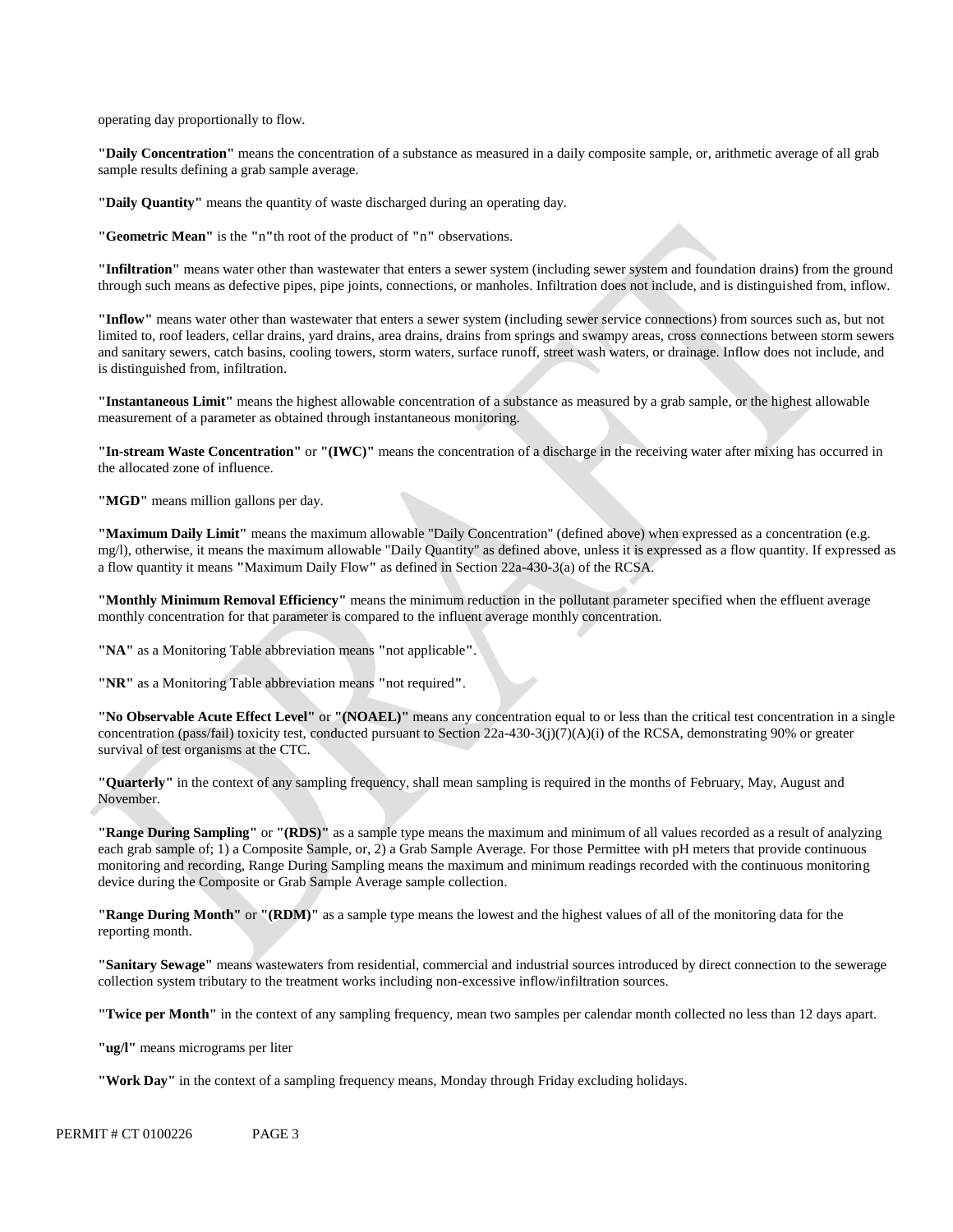#### **SECTION 3: COMMISSIONER'S DECISION**

- **(A)** The Commissioner of Energy and Environmental Protection ("Commissioner") has issued a final decision and found continuance of the existing system to treat the discharge will protect the waters of the state from pollution. The Commissioner's decision is based on application #201505051 for permit reissuance received on August 3, 2015 and the administrative record established in the processing of that application.
- **(B)** The Commissioner hereby authorizes the Permittee to discharge in accordance with the provisions of this permit, the above referenced application, and all approvals issued by the Commissioner or his authorized agent for the discharges and/or activities authorized by, or associated with, this permit.
- **(C)** The Commissioner reserves the right to make appropriate revisions to the permit, if required after Public Notice, in order to establish any appropriate effluent limitations, schedules of compliance, or other provisions which may be authorized under the Federal Clean Water Act or the CGS or regulations adopted thereunder, as amended. The permit as modified or renewed under this paragraph may also contain any other requirements of the Federal Clean Water Act or CGS or regulations adopted thereunder which are then applicable.

#### **SECTION 4: GENERAL LIMITATIONS AND OTHER CONDITIONS**

- **(A)** The Permittee shall not accept any new sources of non-domestic wastewater conveyed to its POTW through its sanitary sewerage system or by any means other than its sanitary sewage system unless the generator of such wastewater; (a) is authorized by a permit issued by the Commissioner under Section 22a-430 CGS (individual permit), or, (b) is authorized under Section 22a-430b (general permit), or, (c) has been issued an emergency or temporary authorization by the Commissioner under Section 22a-6k. All such non-domestic wastewaters shall be processed by the POTW via receiving facilities at a location and in a manner prescribed by the Permittee which are designed to contain and control any unplanned releases.
- **(B)** No new discharge of domestic sewage from a single source to the POTW in excess of 50,000 gallons per day shall be allowed by the Permittee until the Permittee has notified in writing the Municipal Facilities Section of said new discharge. New discharge notifications as described in this section shall be submitted to the staff identified in section 9(H) included herein.
- **(C)** The Permittee shall maintain a system of user charges based on actual use sufficient to operate and maintain the POTW (including the collection system) and replace critical components.
- **(D)** The Permittee shall maintain a sewer use ordinance that is consistent with the Model Sewer Ordinance for Connecticut Municipalities prepared by the Department of Energy and Environmental Protection. The Commissioner of Energy and Environmental Protection alone may authorize certain discharges which may not conform to the Model Sewer Ordinance.
- **(E)** No discharge from the permitted facility beyond any zone of influence shall contain or cause in the receiving stream a visible oil sheen, floating solids, visible discoloration, or foaming beyond that which may result from a discharge from a permitted facility and none exceeding levels necessary to maintain all designated uses.
- **(F)** No discharge from the permitted facility shall cause acute or chronic toxicity in the receiving water body beyond any Zone Of Influence (ZOI) specifically allocated to that discharge in this permit.
- **(G)** The Permittee shall maintain an alternate power source adequate to provide full operation of all pump stations in the sewerage collection system and to provide a minimum of primary treatment and disinfection at the water pollution control facility to insure that no discharge of untreated wastewater will occur during a failure of a primary power source.
- **(H)** The average monthly effluent concentration shall not exceed 15% of the average monthly influent concentration for BOD5 and Total Suspended Solids for all daily composite samples taken in any calendar month.
- **(I)** Any new or increased amount of sanitary sewage discharge to the sewer system is prohibited where it will cause a dry weather overflow or exacerbate an existing dry weather overflow.
- **(J)** Sludge Conditions
	- **(1)** The Permittee shall comply with all existing federal and state laws and regulations that apply to sewage sludge use and disposal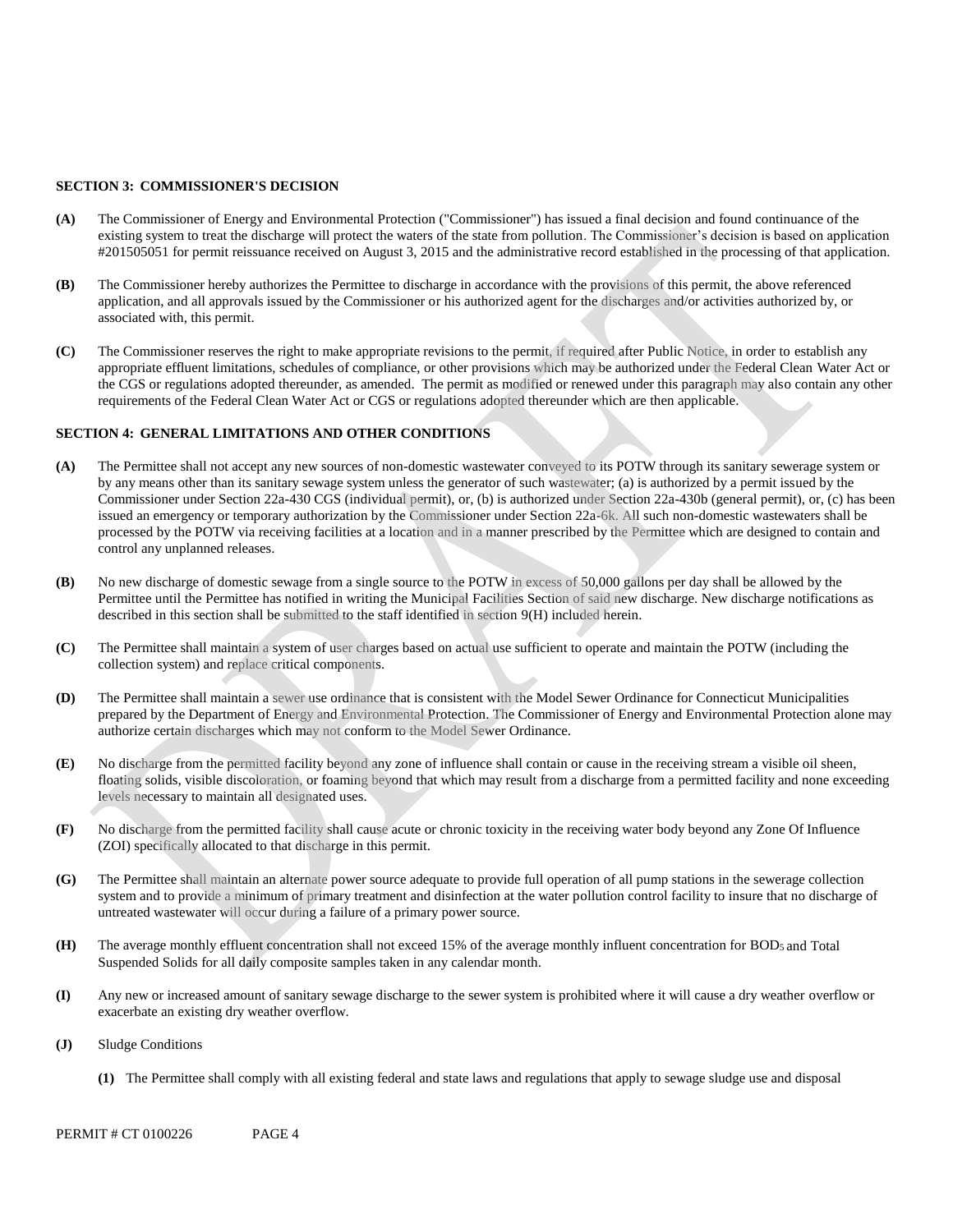practices, including but not limited to 40 CFR Part 503.

- **(2)** If an applicable management practice or numerical limitation for pollutants in sewage sludge more stringent than existing federal and state regulations is promulgated under Section 405(d) of the Clean Water Act (CWA), this permit shall be modified or revoked and reissued to conform to the promulgated regulations.
- **(3)** The Permittee shall give prior notice to the Commissioner of any change(s) planned in the Permittee' sludge use or disposal practice. A change in the Permittee' sludge use or disposal practice may be a cause for modification of the permit.
- **(4)** Testing for inorganic pollutants shall follow "Test Methods for Evaluating Solid Waste, Physical/Chemical Methods", EPA Publication SW-846 as updated and/or revised.
- **(K)** This permit becomes effective on the 1st day of the month following the date of signature of the Commissioner or designee.
- **(L)** When the arithmetic mean of the average daily flow from the POTW for the previous 180 days exceeds 90% of the design flow rate, the Permittee shall develop and submit within one year, for the review and approval of the Commissioner, a plan to accommodate future increases in flow to the plant. This plan shall include a schedule for completing any recommended improvements and a plan for financing the improvements.
- **(M)** When the arithmetic mean of the average daily BOD5 or TSS loading into the POTW for the previous 180 days exceeds 90% of the design load rate, the Permittee shall develop and submit for the review and approval of the Commissioner within one year, a plan to accommodate future increases in load to the plant. This plan shall include a schedule for completing any recommended improvements and a plan for financing the improvements.
- **(N)** On or before July 31<sup>st</sup> of each calendar year the main flow meter shall be calibrated by an independent contractor in accordance with the manufacturer's specifications. The actual record of the calibration shall be retained onsite and, upon request, the Permittee shall submit to the Commissioner a copy of that record.
- **(O)** The Permittee shall operate and maintain all processes as installed in accordance with the approved plans and specifications and as outlined in the associated operation and maintenance manual. This includes but is not limited to all preliminary treatment processes, primary treatment processes, recycle pumping processes, anaerobic treatment processes, anoxic treatment processes, aerobic treatment processes, flocculation processes, effluent filtration processes or any other processes necessary for the optimal removal of pollutants. The Permittee shall not bypass or fail to operate any of the aforementioned processes without the written approval of the Commissioner.
- **(P)** The Permittee is hereby authorized to accept septage at the treatment facility; or other locations as approved by the Commissioner.
- **(Q)** The temperature of any discharge shall not increase the temperature of the receiving stream above 85ºF, or, in any case, raise the normal temperature of the receiving stream more than 4ºF beyond the permitted zone of influence.

### **SECTION 5: SPECIFIC EFFLUENT LIMITATIONS AND MONITORING REQUIREMENTS**

- **(A)** The discharge(s) shall not exceed and shall otherwise conform to the specific terms and conditions listed in this permit. The discharge is restricted by, and shall be monitored in accordance with Tables **A** through **G** incorporated in this permit as Attachment 1.
- **(B)** The Permittee shall monitor the performance of the treatment process in accordance with the Monthly Operating Report (MOR) incorporated in this permit as Attachment 2.

#### **SECTION 6: SAMPLE COLLECTION, HANDLING and ANALYTICAL TECHNIQUES**

- **(A)** Chemical Analysis
	- **(1)** Chemical analyses to determine compliance with effluent limits and conditions established in this permit shall be performed using the methods approved pursuant to the Code of Federal Regulations, Part 136 of Title 40 (40 CFR 136) unless an alternative method has been approved in writing pursuant to 40 CFR 136.4 or as provided in Section 22a-430-3-(j)(7) of the RCSA. Chemicals which do not have methods of analysis defined in 40 CFR 136 or the RCSA shall be analyzed in accordance with methods specified in this permit.
	- $(2)$  otherwise specified. **(2)** All metals analyses identified in this permit shall refer to analyses for Total Recoverable Metal, as defined in 40 CFR 136 unless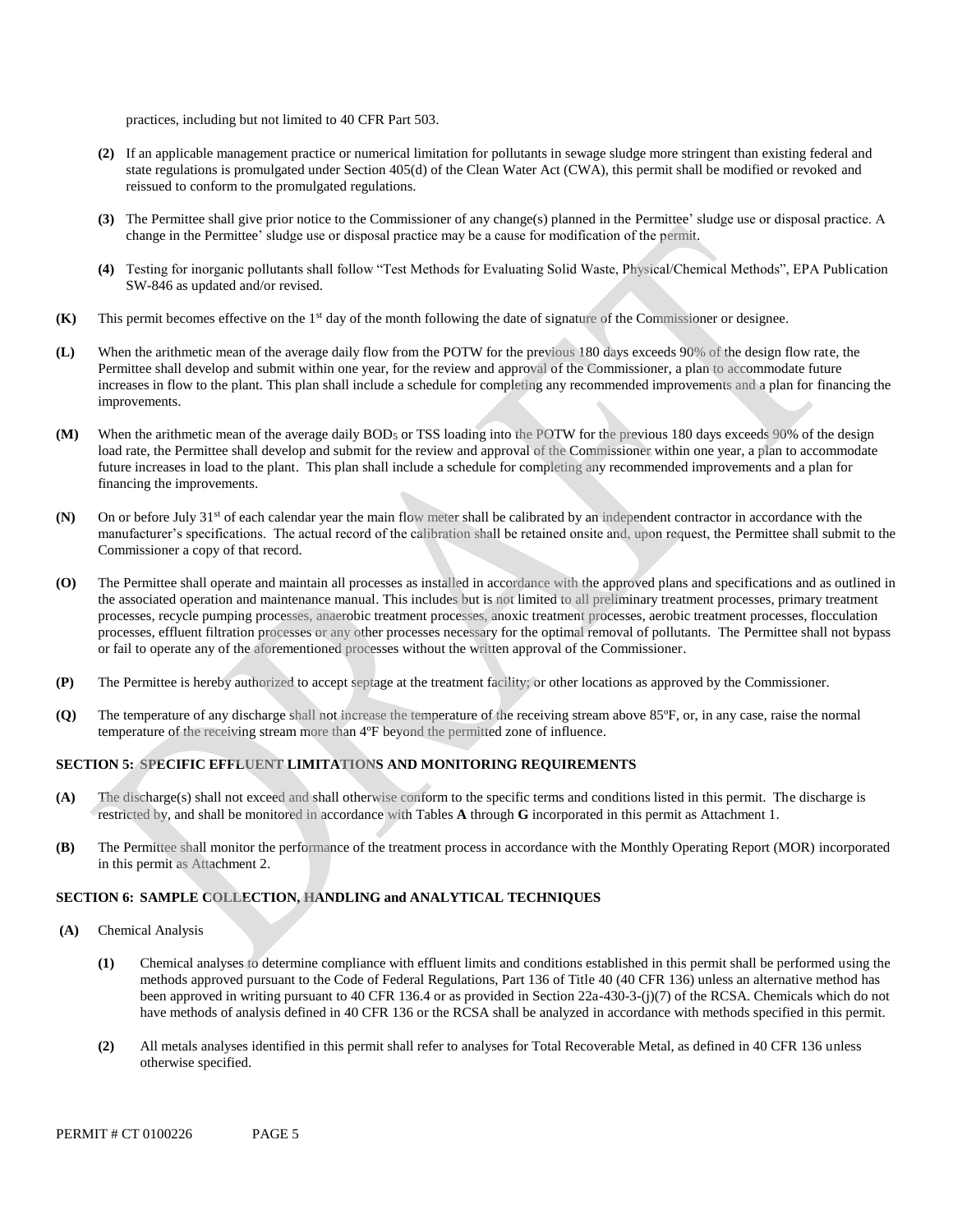- $(3)$ **(3)** Grab samples shall be taken during the period of the day when the peak hourly flow is normally experienced.
- $(4)$  when the peak hourly flow is normally experienced. Samples collected for bacteriological examination shall be collected between the hours of 11 a.m. and 3 p.m. or at that time of day
- **(5)** The Minimum Levels specified below represent the concentrations at which quantification must be achieved and verified during the chemical analyses for the parameters identified in Attachment 1, Table C. Analyses for these parameters must include check standards within ten percent of the specified Minimum Level or calibration points equal to or less than the specified Minimum Level.

| Parameter      | <b>Minimum Level</b>  |
|----------------|-----------------------|
| Arsenic, Total | $0.005 \text{ mg/l}$  |
| Mercury, Total | $0.0002 \text{ mg}/1$ |

- **(6)** The value of each parameter for which monitoring is required under this permit shall be reported to the maximum level of accuracy and precision possible consistent with the requirements of this Section of the permit.
- **(7)** Effluent analyses for which quantification was verified during the analysis at or below the minimum levels specified in this Section and which indicate that a parameter was not detected shall be reported as "less than x" where 'x' is the numerical value equivalent to the analytical method detection limit for that analysis.
- **(8)** Results of effluent analyses which indicate that a parameter was not present at a concentration greater than or equal to the Minimum Level specified for that analysis shall be considered equivalent to zero  $(0.0)$  for purposes of determining compliance with effluent limitations or conditions specified in this permit.
- **(B)** Acute Aquatic Toxicity Test
	- **(1)** Samples for monitoring of Acute Aquatic Toxicity shall be collected and handled as prescribed in "Methods for Measuring the Acute Toxicity of Effluents and Receiving Waters to Freshwater and Marine Organisms" (EPA-821-R-02-012).
		- **(a)** Composite samples shall be chilled as they are collected. Grab samples shall be chilled immediately following collection. Samples shall be held at 0 - 6ºC until Acute Aquatic Toxicity testing is initiated.
		- **(b)** Effluent samples shall not be dechlorinated, filtered, or, modified in any way, prior to testing for Acute Aquatic Toxicity unless specifically approved in writing by the Commissioner for monitoring at this facility. Facilities with effluent dechlorination and/or filtration designed as part of the treatment process are not required to obtain approval from the Commissioner.
		- **(c)** Samples shall be taken at the final effluent for Acute Aquatic Toxicity unless otherwise approved in writing by the Commissioner for monitoring at this facility.
		- **(d)** Chemical analyses of the parameters identified in Attachment 1, Table C shall be conducted on an aliquot of the same sample tested for Acute Aquatic Toxicity.
			- **(i)** At a minimum, pH, specific conductance, total alkalinity, total hardness, and total residual chlorine shall be measured in the effluent sample and, during Acute Aquatic Toxicity tests, in the highest concentration of the test and in the dilution (control) water at the beginning of the test and at test termination. If total residual chlorine is not detected at test initiation, it does not need to be measured at test termination. Dissolved oxygen, pH, and temperature shall be measured in the control and all test concentrations at the beginning of the test, daily thereafter, and at test termination.
		- **(e)** Tests for Acute Aquatic Toxicity shall be initiated within 36 hours of sample collection.
	- **(2)** Monitoring for Acute Aquatic Toxicity to determine compliance with the permit condition on Acute Aquatic Toxicity (invertebrate) shall be conducted for 48 hours utilizing neonatal (less than 24 hours old) *Daphnia pulex*.
	- **(3)** Monitoring for Acute Aquatic Toxicity to determine compliance with the permit condition on Acute Aquatic Toxicity (vertebrate) shall be conducted for 48 hours utilizing larval (1 to 14-day old with no more than 24 hours range in age) *Pimephales promelas*.
	- **(4)** Tests for Acute Aquatic Toxicity shall be conducted as prescribed for static non-renewal acute tests in "Methods for measuring the Acute Aquatic Toxicity of Effluents and Receiving Waters to Freshwater and Marine Organisms" (EPA/821-R-02-012), except as specified below.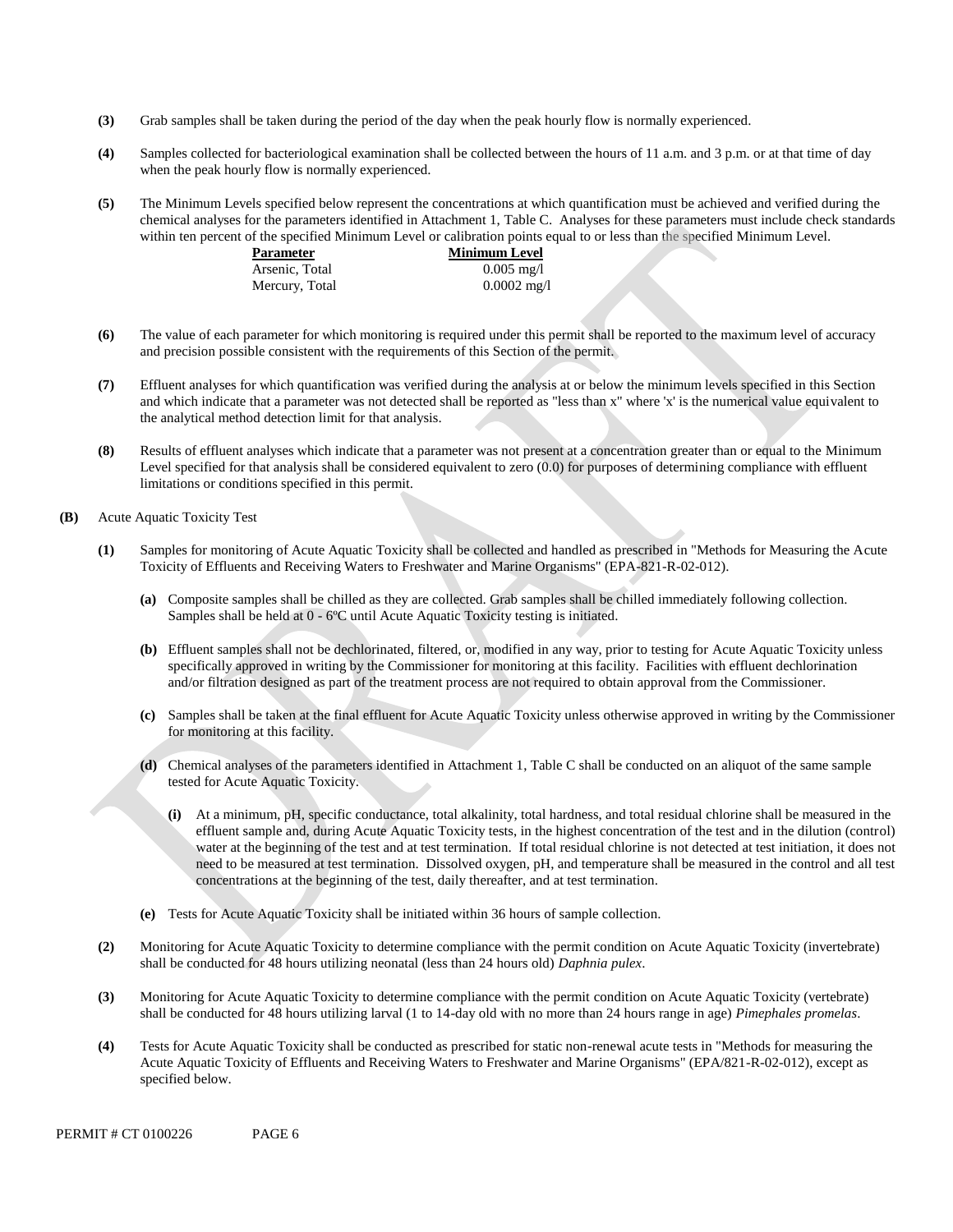- **(a)** For Acute Aquatic Toxicity limits, and for monitoring only conditions, expressed as a NOAEL value, Pass/Fail (single concentration) tests shall be conducted at a specified Critical Test Concentration (CTC) equal to the Aquatic Toxicity limit,  $(100\%$  in the case of monitoring only conditions), as prescribed in Section 22a-430-3(j)(7)(A)(i) of the RCSA.
- **(b)** Organisms shall not be fed during the tests.
- water in the tests. **(c)** Synthetic freshwater prepared with deionized water adjusted to a hardness of 50±5 mg/L as CaCO3 shall be used as dilution
- **(d)** Copper nitrate shall be used as the reference toxicant.
- **(5)** For monitoring only conditions, toxicity shall be demonstrated when the results of a valid pass/fail Acute Aquatic Toxicity indicates less than 90% survival in the effluent at the CTC (100%).

#### **SECTION 7: RECORDING AND REPORTING REQUIREMENTS**

**(A)** The results of chemical analyses and any aquatic toxicity test required above in Section 5 and the referenced Attachment 1 shall be entered on the Discharge Monitoring Report (DMR) and reported to the Bureau of Water Protection and Land Reuse. The report shall also include a detailed explanation of any violations of the limitations specified. The DMR must be received at the following address by the 15<sup>th</sup> day of the month following the month in which samples are collected.

> ATTN: Municipal Wastewater Monitoring Coordinator Connecticut Department of Energy and Environmental Protection Bureau of Water Protection and Land Reuse, Planning and Standards Division 79 Elm Street Hartford, Connecticut 06106-5127

- **(1)** For composite samples, from other than automatic samplers, the instantaneous flow and the time of each aliquot sample collection shall be recorded and maintained at the POTW.
- **(B)** Complete and accurate test data, including percent survival of test organisms in each replicate test chamber, LC50 values and 95% confidence intervals for definitive test protocols, and all supporting chemical/physical measurements performed in association with any aquatic toxicity test, shall be entered on the Aquatic Toxicity Monitoring Report form (ATMR) and sent to the Bureau of Water Protection and Land Reuse at the address specified above in Section 7 (A) of this permit by the  $15<sup>th</sup>$  day of the month following the month in which samples are collected.
- **(C)** The results of the process monitoring required above in Section 5 shall be entered on the Monthly Operating Report (MOR) form, included herein as Attachment 2, and reported to the Bureau of Water Protection and Land Reuse. The MOR report shall also be accompanied by a detailed explanation of any violations of the limitations specified. The MOR, must be received at the address specified above in Section 7 (A) of this permit by the  $15<sup>th</sup>$  day of the month following the month in which the data and samples are collected.
- **(D)** NetDMR Reporting Requirements
	- **(1)** Unless otherwise approved in writing by the Commissioner, no later than one-hundred and twenty (120) days after the issuance of this permit, the Permittee shall begin reporting to the Department electronically using NetDMR, a web-based tool that allows Permittee to electronically submit discharge monitoring reports (DMRs) and other required reports through a secure internet connection. Specific requirements regarding subscription to NetDMR and submittal of data and reports in hard copy form and for submittal using NetDMR are described below:
		- (a) NetDMR Subscriber Agreement

 discharge monitoring reports ("Signatory Authority") as described in RCSA Section 22a-430-3(b)(2) shall contact the Department and initiate the subscription process for electronic submission of Discharge Monitoring Report (DMR) information. On or before ninety (90) days after issuance of this permit the Permittee shall submit a signed and notarized copy of the *Connecticut DEP NetDMR Subscriber Agreement* to the Department*.*  On or before fifteen (15) days after the issuance of this permit, the Permittee and/or the person authorized to sign the Permittee

(b) Submittal of Reports Using NetDMR

Unless otherwise approved by the Commissioner, on or before one-hundred and twenty (120) days after issuance of this permit, the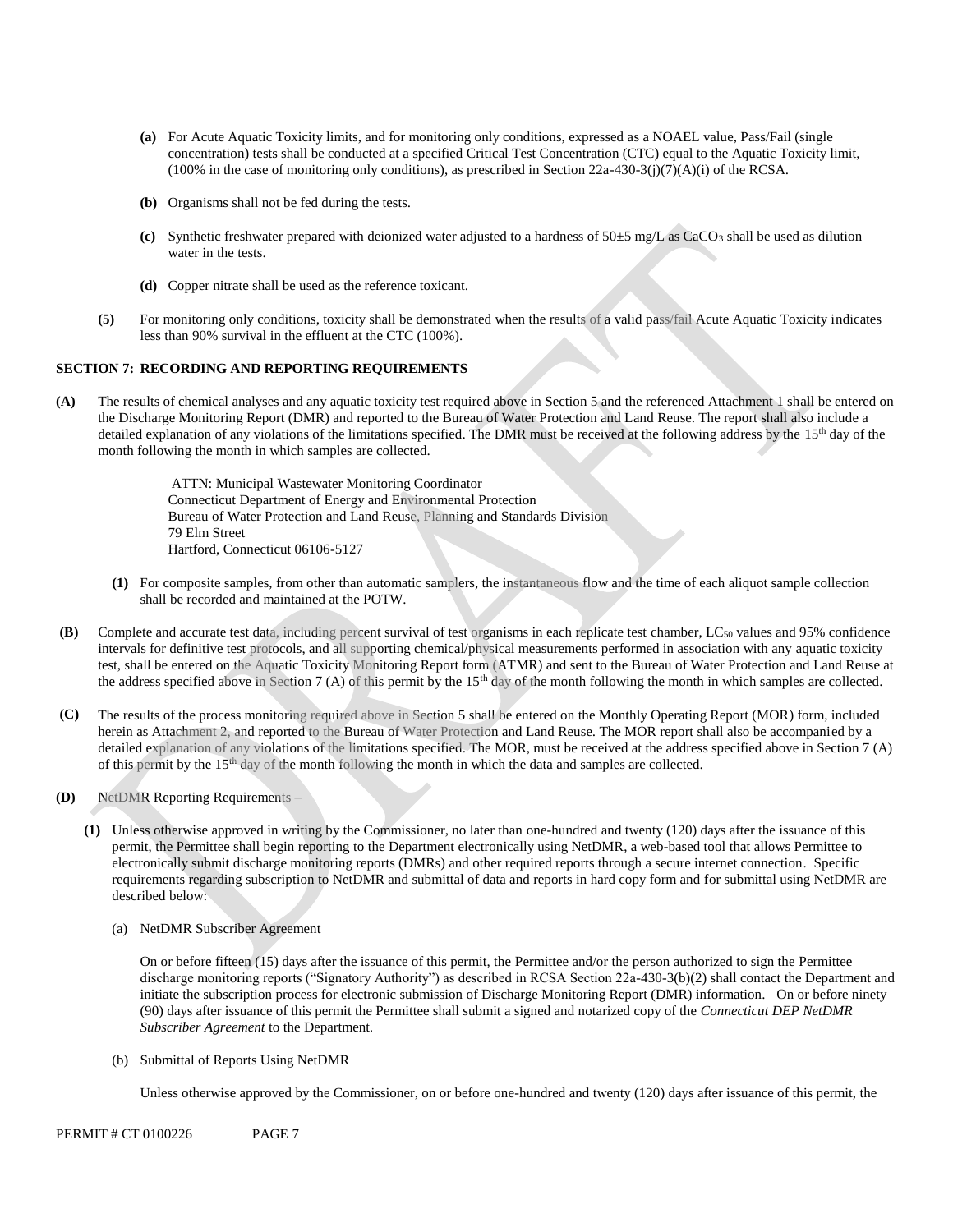Permittee and/or the Signatory Authority shall electronically submit DMRs and reports required under this permit to the Department using NetDMR in satisfaction of the DMR submission requirement of this permit. DMRs shall be submitted electronically to the Department no later than the 15th day of the month following the completed reporting period.

(c) Submittal of NetDMR Opt-Out Requests

If the Permittee is able to demonstrate a reasonable basis, such as technical or administrative infeasibility, that precludes the use of NetDMR for electronically submitting DMRs and reports, the Commissioner may approve the submission of DMRs and other required reports in hard copy form ("opt-out request"). Opt-out requests must be submitted in writing to the Department for written approval on or before fifteen (15) days prior to the date a Permittee would be required under this permit to begin filing DMRs and other reports using NetDMR. This demonstration shall be valid for twelve (12) months from the date of the Department's approval and shall thereupon expire. At such time, DMRs and reports shall be submitted electronically to the Department using NetDMR unless the Permittee submits a renewed opt-out request and such request is approved by the Department.

All opt-out requests and requests for the NetDMR subscriber form should be sent to the following address:

Attn: NetDMR Coordinator Connecticut Department of Energy and Environmental Protection Water Permitting and Enforcement Division  $-2<sup>nd</sup>$  Floor 79 Elm Street Hartford, CT 06106-5127

#### **SECTION 8: RECORDING AND REPORTING OF VIOLATIONS, ADDITIONAL TESTING REQUIREMENTS, BYPASSES, MECHANICAL FAILURES, AND MONITORING EQUIPMENT FAILURES**

- **(A)** If any Acute Aquatic Toxicity sample analysis indicates toxicity, or that the test was invalid, an additional sample of the effluent shall be collected and tested for Acute Aquatic Toxicity and associated chemical parameters, as described above in Section 5 and Section 6, and the results reported to the Bureau of Water Protection and Land Reuse (Attn: Aquatic Toxicity) via the ATMR form (see Section 7 (B)) within 30 days of the previous test. These test results shall also be reported on the next month's DMR report pursuant to Section 7 (A). The results of all toxicity tests and associated chemical parameters, valid and invalid, shall be reported.
- **(B)** If any two consecutive Acute Aquatic Toxicity test results or any three Acute Aquatic Toxicity test results in a twelve month period indicates toxicity, the Permittee shall immediately take all reasonable steps to eliminate toxicity wherever possible and shall submit a report, to the Bureau of Water Protection and Land Reuse (Attn: Aquatic Toxicity), for the review and written approval of the Commissioner in accordance with Section 22a-430-3(j)(10)(c) of the RCSA describing proposed steps to eliminate the toxic impact of the discharge on the receiving water body. Such a report shall include a proposed time schedule to accomplish toxicity reduction and the Permittee shall comply with any schedule approved by the Commissioner.
- **(C)** Section 22a-430-3(k) of the RCSA shall apply in all instances of bypass including a bypass of the treatment plant or a component of the sewage collection system planned during required maintenance. The Department of Energy and Environmental Protection, Bureau of Water Protection and Land Reuse, Planning and Standards Division, Municipal Facilities Section (860) 424-3704, the Department of Public Health, Water Supply Section (860) 509-7333 and Recreation Section (860) 509-7297, and the local Director of Health shall be notified within 2 hours of the Permittee learning of the event by telephone during normal business hours. If the discharge or bypass occurs outside normal working hours (8:30 a.m. to 4:30 p.m. Monday through Friday), notification shall be made within 2 hours of the Permittee learning of the event to the Emergency Response Unit at (860) 424-3338 and the Department of Public Health at (860) 509-8000. A written report shall be submitted to the Department of Energy and Environmental Protection, Bureau of Water Protection and Land Reuse, Planning and Standards Division, Municipal Facilities Section within five days of the Permittee learning of each occurrence, or potential occurrence, of a discharge or bypass of untreated or partially treated sewage.

The written report shall contain:

- **(i)** The nature and cause of the bypass, permit violation, treatment component failure, and/or equipment failure,
- (ii) the time the incident occurred and the anticipated time which it is expected to continue or, if the condition has been corrected, the duration,
- **(iii)** the estimated volume of the bypass or discharge of partially treated or raw sewage,
- **(iv)** the steps being taken to reduce or minimize the effect on the receiving waters, and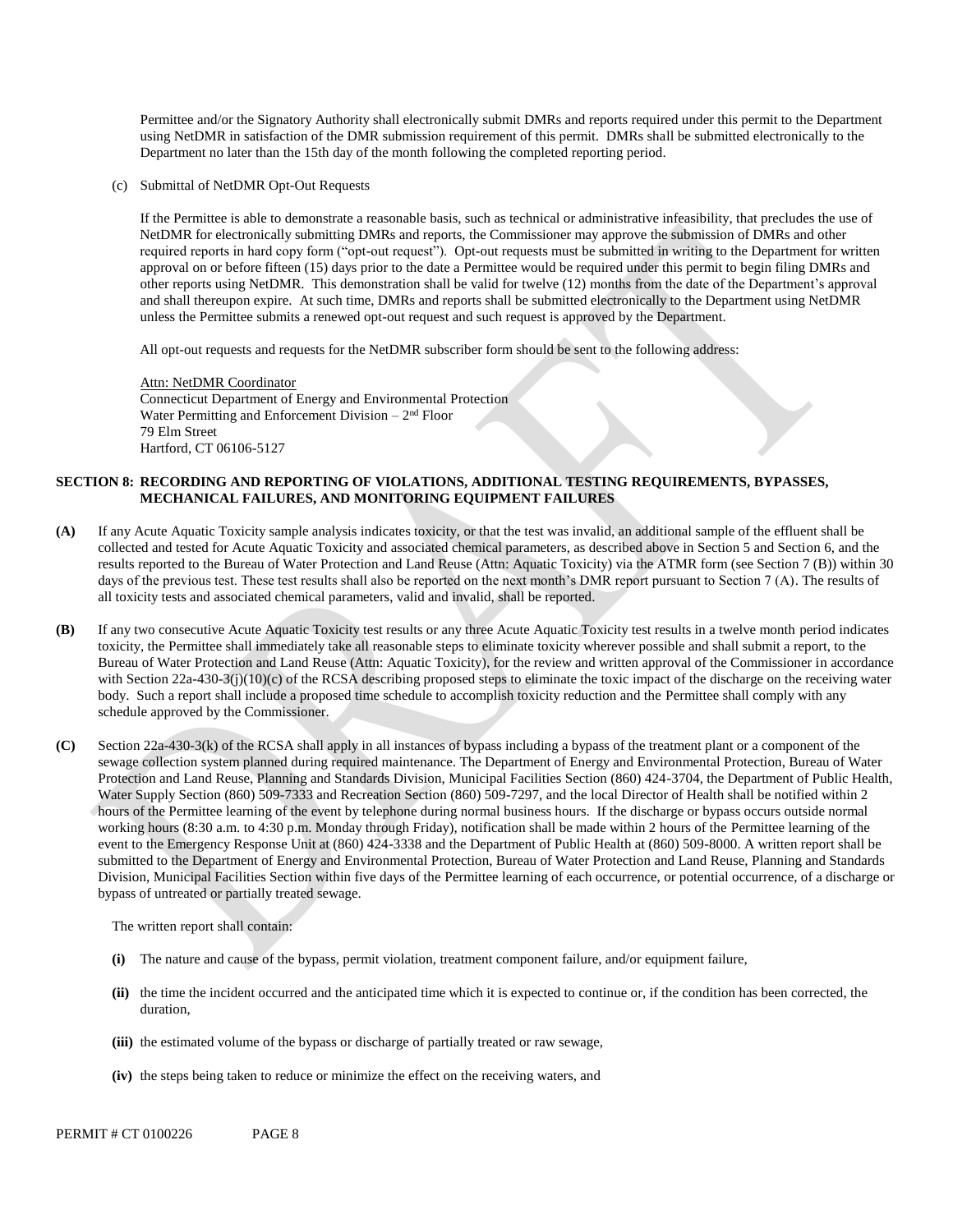- **(v)** thesteps that will be taken to prevent reoccurrence of the condition in the future.
- **(D)** Section 22a-430-3(j) 11 (D) of the RCSA shall apply in the event of any noncompliance with a maximum daily limit and/or any noncompliance that is greater than two times any permit limit. The Permittee shall notify in the same manner as in paragraph C of this Section, the Department of Energy and Environmental Protection, Bureau of Water Protection and Land Reuse Planning and Standards Division, Municipal Facilities Section except, if the noncompliance occurs outside normal working hours (8:30 a.m. to 4:30 p.m. Monday through Friday) the Permittee may wait to make the verbal report until 10:30 am of the next business day after learning of the noncompliance.
- **(E)** Section 22a-430-3(j) 8 of the RCSA shall apply in all instances of monitoring equipment failures that prevent meeting the requirements in this permit. In the event of any such failure of the monitoring equipment including, but not limited to, loss of refrigeration for an autosampler or lab refrigerator or loss of flow proportion sampling ability, the Permittee shall notify in the same manner as in paragraph C of this Section, the Department of Energy and Environmental Protection, Bureau of Water Protection and Land Reuse, Planning and Standards Division, Municipal Facilities Section except, if the failure occurs outside normal working hours (8:30 a.m. to 4:30 p.m. Monday through Friday) the Permittee may wait to make the verbal report until 10:30 am of the next business day after learning of the failure.
- **(F)** In addition to the reporting requirements contained in Section 22a-430-3(i), (j), and (k) of the Regulations of Connecticut State Agencies, the Permittee shall notify in the same manner as in paragraph C of this Section, the Department of Energy and Environmental Protection, Bureau of Water Protection and Land Reuse, Planning and Standards Division, Municipal Facilities Section concerning the failure of any major component of the treatment facilities which the Permittee may have reason to believe would result in an effluent violation.

### **SECTION 9: COMPLIANCE SCHEDULES**

- **(A)** The Permittee shall achieve the final water quality-based effluent limits for **Enterococci** for DSN 001-1 established in Section 5 of this permit, in accordance with the following:
	- **(1)** On or before **300 days** after the date of issuance of this permit, the Permittee shall submit for the Commissioner's review and written approval a comprehensive and thorough report which describes the actions to be taken by the Permittee necessary to achieve compliance with the requirements in Table A of this permit for **Enterococci.** Such report shall include a schedule for implementation of such actions not to exceed **730 days** after the date of issuance of this permit.
	- **(2)** In accordance with the schedule approved in writing by the Commissioner, but in no event later than **730 days** after the date of issuance of this permit**,** the Permittee shall perform the actions approved in writing by the Commissioner necessary to comply with the requirements in Table A of this permit for **Enterococci**. Within fifteen days after completing such actions, the Permittee shall certify to the Commissioner in writing that the actions have been completed as approved by the Commissioner.
- **(B)** The Permittee shall submit to the Commissioner **semi-annual** status reports beginning sixty days after the date of approval of the report referenced in paragraph **9(A)** of this Section. Status reports shall include, but not be limited to, a detailed description of progress made by the Permittee in performing actions required by this Section of the permit in accordance with the approved schedule including, but not limited to, development of engineering plans and specifications, construction activity, contract bidding, operational changes, preparation and submittal of permit applications, and any other required under paragraph **9(A)** of this Section.
- **(C)** The Permittee shall perform the approved actions in accordance with the approved schedule(s), but in no event shall the approved actions be completed later than: **730 days** after the date of issuance of this permit for compliance with **Enterococci** limits. Within fifteen days after completing such actions, the Permittee shall certify to the Commissioner in writing that the actions have been completed as approved.
- **(D)** The Permittee shall use best efforts to submit to the Commissioner all documents required by this Section of the permit in a complete and approvable form. If the Commissioner notified the Permittee that any document or other action is deficient, and does not approve it with conditions or modifications, it is deemed disapproved, and the Permittee shall correct the deficiencies and resubmit it within the time specified by the Commissioner or, if no time is specified by the Commissioner, within thirty days of the Commissioner's notice of deficiencies. In approving any document or other action under this Compliance Schedule, the Commissioner may approve the document or other action as submitted or performed or with such conditions or modifications as the Commissioner deems necessary to carry out the purposes of this Section of the permit. Nothing in this paragraph shall excuse noncompliance or delay.
- **(E)** Dates. The date of submission to the Commissioner of any document required by this section of the permit shall be the date such document is received by the Commissioner. The date of any notice by the Commissioner under this section of the permit, including but not limited to notice of approval or disapproval of any document or other action, shall be the date such notice is personally delivered or the date three days after it is mailed by the Commissioner, whichever is earlier. Except as otherwise specified in this permit, the word "day" as used in this Section of the permit means calendar day. Any document or action which is required by this Section only of the permit, to be submitted, or performed, by a date which falls on, Saturday, Sunday, or, a Connecticut or federal holiday, shall be submitted or performed on or before the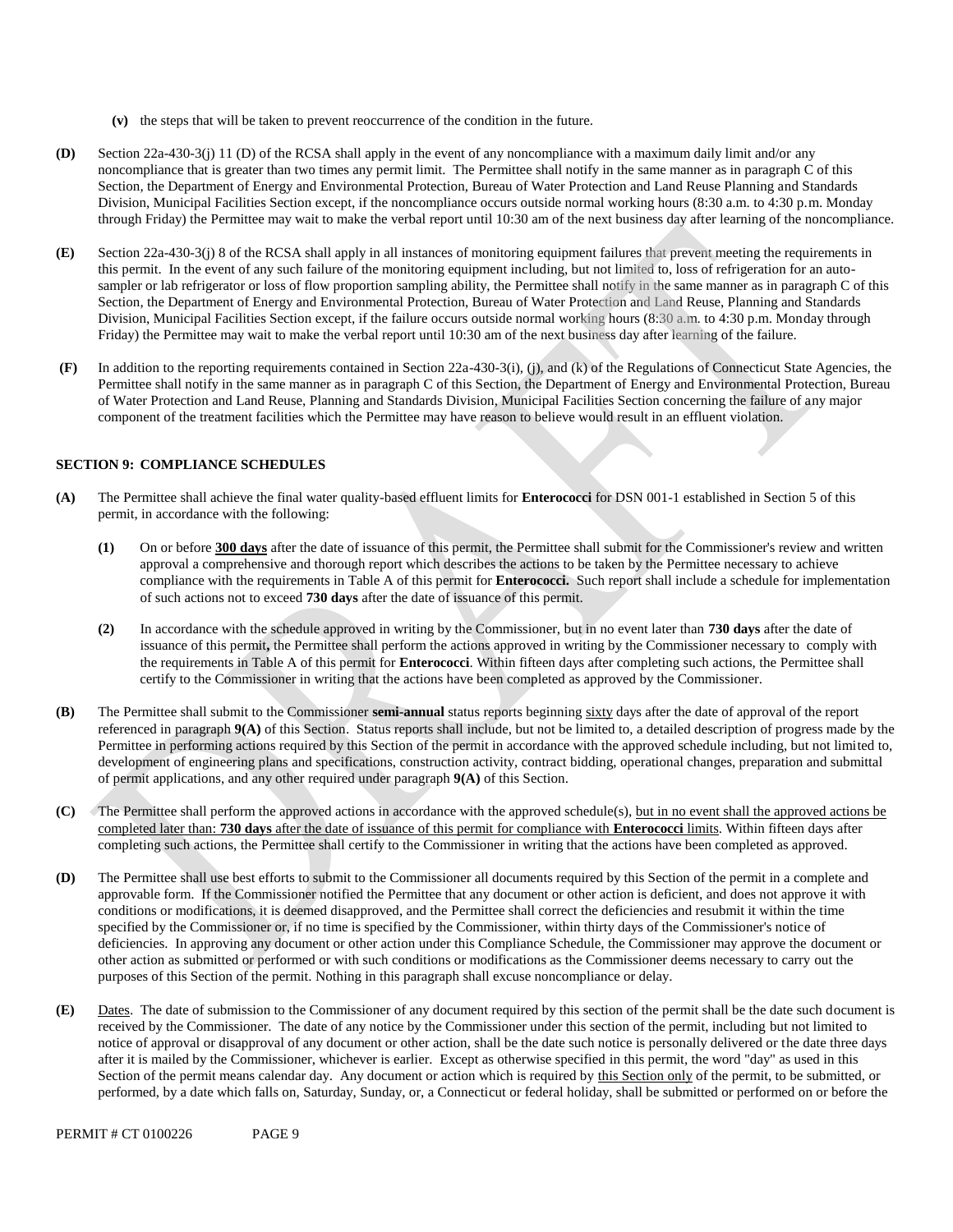next day which is not a Saturday, Sunday, or Connecticut or federal holiday.

- **(F)** Notification of noncompliance. In the event that the Permittee becomes aware that it did not or may not comply, or did not or may not comply on time, with any requirement of this Section of the permit or of any document required hereunder, the Permittee shall immediately notify the Commissioner and shall take all reasonable steps to ensure that any noncompliance or delay is avoided or, if unavoidable, is minimized to the greatest extent possible. In so notifying the Commissioner, the Permittee shall state in writing the reasons for the noncompliance or delay and propose, for the review and written approval of the Commissioner, dates by which compliance will be achieved, and the Permittee shall comply with any dates which may be approved in writing by the Commissioner. Notification by the Permittee shall not excuse noncompliance or delay, and the Commissioner's approval of any compliance dates proposed shall not excuse noncompliance or delay unless specifically so stated by the Commissioner in writing.
- **(G)** Notice to Commissioner of changes. Within fifteen days of the date the Permittee becomes aware of a change in any information submitted to the Commissioner under this Section of the permit, or that any such information was inaccurate or misleading or that any relevant information was omitted, the Permittee shall submit the correct or omitted information to the Commissioner.
- **(H)** Submission of documents. Any document, other than a DMR, ATMR or MOR required to be submitted to the Commissioner under this Section of the permit shall, unless otherwise specified in writing by the Commissioner, be directed to:

Carlos Esguerra Department of Energy and Environmental Protection Bureau of Water Protection and Land Reuse, Planning and Standards Division 79 Elm Street Hartford, Connecticut 06106-5127

This permit is hereby issued on:

\_\_\_\_\_\_\_\_\_\_\_\_\_\_\_\_\_\_\_\_\_\_\_\_\_\_\_\_ Betsey Wingfield Bureau Chief Bureau of Water Protection and Land Reuse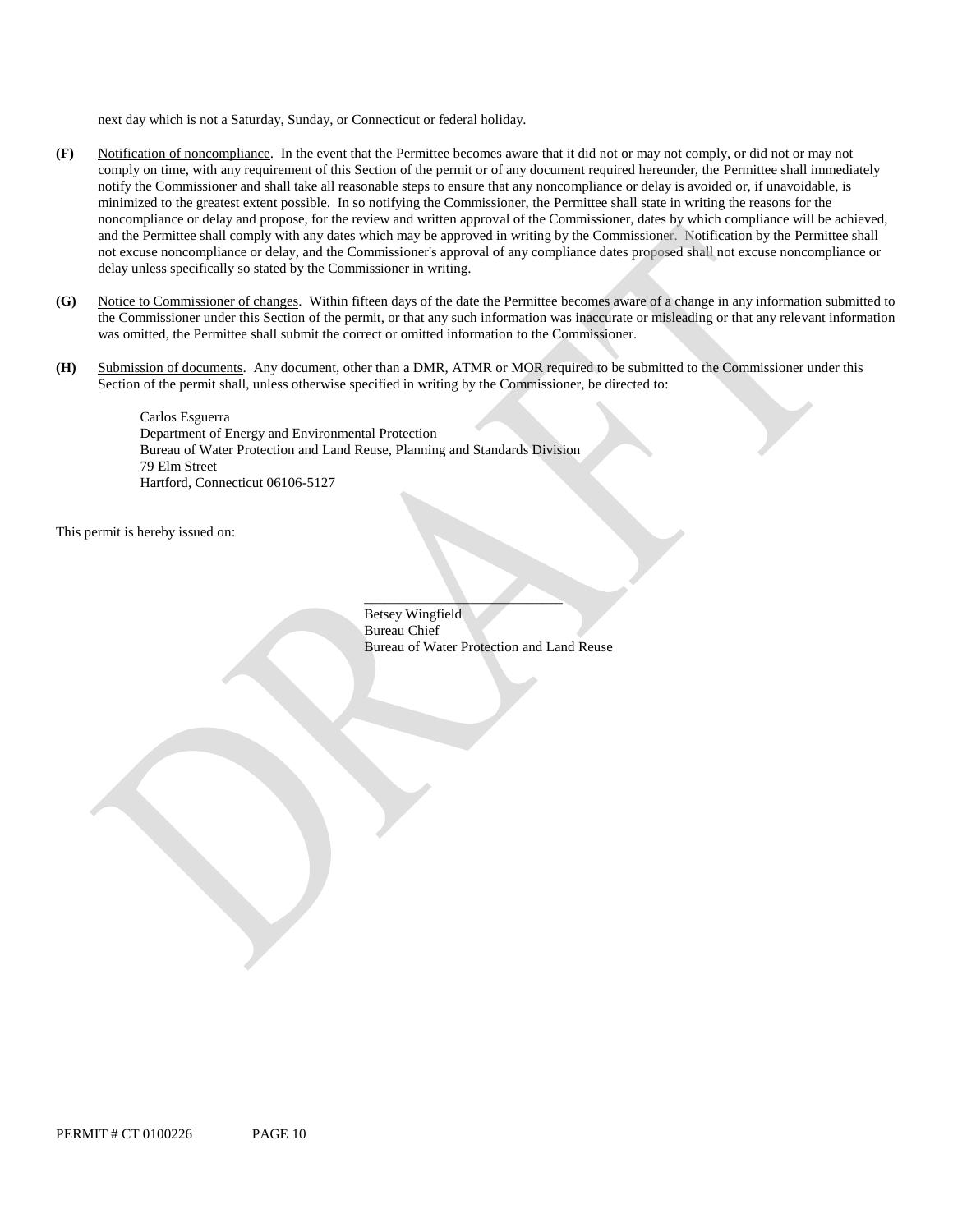# ATTACHMENT 1

Tables A through G

PERMIT # CT 0100226 PAGE 11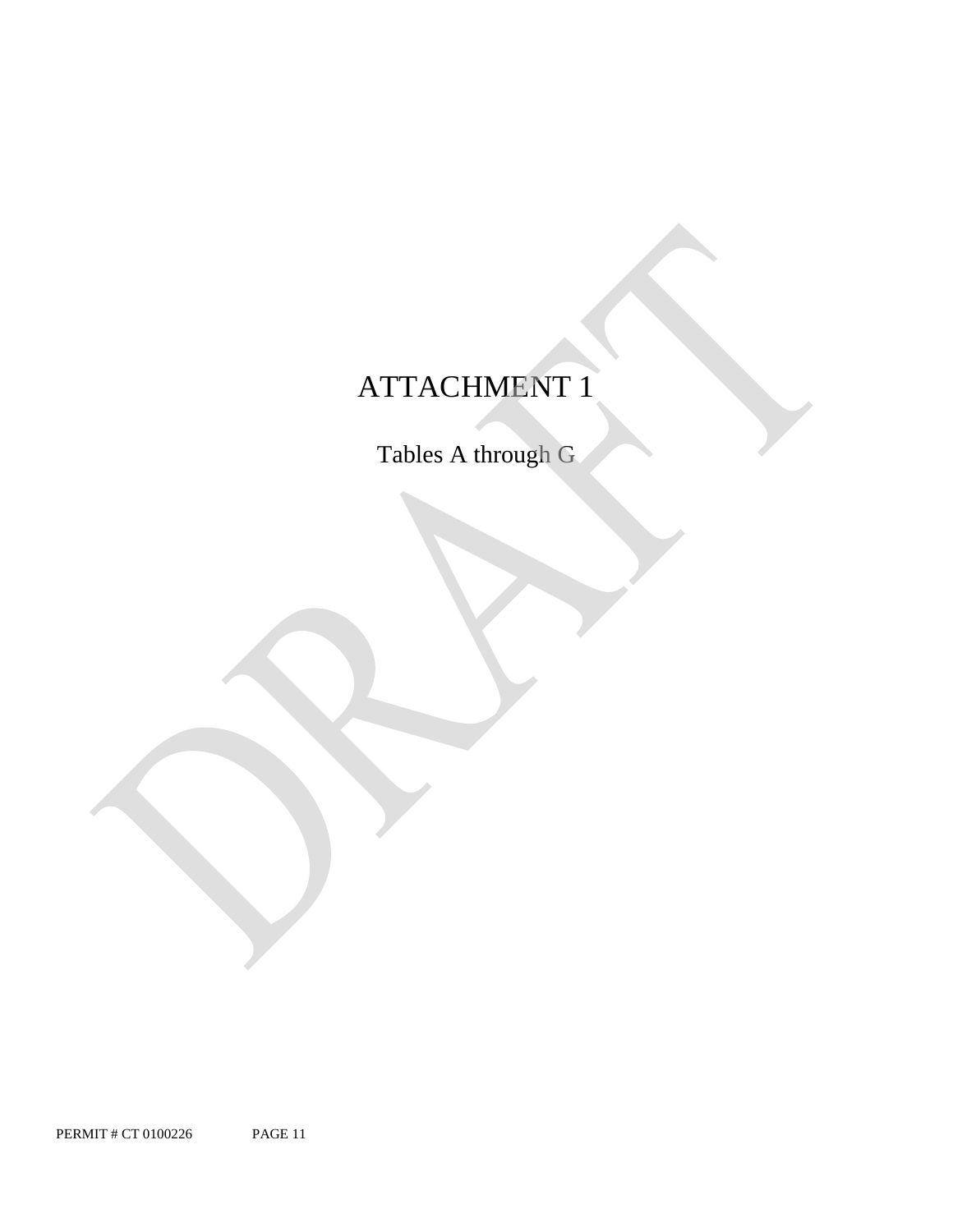# **TABLE A**

| Discharge Serial Number (DSN): 001-1                                                                     |                           |                             |                                         |                            | Monitoring Location: 1                     |                                                                  |                                           |                              |                |                                                   |
|----------------------------------------------------------------------------------------------------------|---------------------------|-----------------------------|-----------------------------------------|----------------------------|--------------------------------------------|------------------------------------------------------------------|-------------------------------------------|------------------------------|----------------|---------------------------------------------------|
| <b>Wastewater Description: Sanitary Sewage</b>                                                           |                           |                             |                                         |                            |                                            |                                                                  |                                           |                              |                |                                                   |
| Monitoring Location Description: Final Effluent                                                          |                           |                             |                                         |                            |                                            |                                                                  |                                           |                              |                |                                                   |
| Allocated Zone of Influence (ZOI): 560 cfs                                                               |                           |                             |                                         |                            | In-stream Waste Concentration (IWC): 1.0 % |                                                                  |                                           |                              |                |                                                   |
|                                                                                                          |                           |                             |                                         |                            | <b>FLOW/TIME BASED MONITORING</b>          |                                                                  | <b>INSTANTANEOUS</b><br><b>MONITORING</b> |                              |                | <b>Minimum</b><br>Level                           |
| <b>PARAMETER</b>                                                                                         | <b>Units</b>              | Average<br>Monthly<br>Limit | <b>Maximum</b><br><b>Daily</b><br>Limit | <b>Sample</b><br>Freq.     | <b>Sample</b><br>type                      | <b>Instantaneous</b><br>Limit or<br><b>Required</b><br>Range $3$ | <b>Sample</b><br>Freq.                    | <b>Sample</b><br><b>Type</b> |                | <b>Analysis</b><br><b>See</b><br><b>Section 6</b> |
| Alkalinity                                                                                               | mg/l                      | NA                          | <b>NA</b>                               | NR                         | <b>NA</b>                                  |                                                                  | Monthly                                   | Grab                         | <b>MOR</b>     |                                                   |
| Biochemical Oxygen Demand (5 day) <sup>1</sup> , See remark (E)                                          | mg/l                      | 30                          | 50                                      | 3/Week                     | Daily Composite                            | NA                                                               | NR                                        | NA                           | <b>DMR/MOR</b> |                                                   |
| Fecal coliform <sup>4</sup> May 1 <sup>st</sup> through September 30 <sup>th</sup>                       | Colonies<br>per100 ml     | $_{\rm NA}$                 | <b>NA</b>                               | NR                         | NA                                         | see remarks (B)<br>and $(C)$ below                               | 3/Week                                    | Grab                         | <b>DMR/MOR</b> |                                                   |
| Enterococci <sup>5</sup> see remark (D) below. May 1 <sup>st</sup> through<br>September 30 <sup>th</sup> | Colonies<br>per100 ml     | NA                          | <b>NA</b>                               | NR                         | <b>NA</b>                                  | 500                                                              | 3/Week                                    | Grab                         | <b>DMR/MOR</b> |                                                   |
| Flow, average daily                                                                                      | <b>MGD</b>                | ------                      | ------                                  | Continuous $^{\mathrm{2}}$ | Flow                                       | NA                                                               | <b>NR</b>                                 | <b>NA</b>                    | <b>DMR/MOR</b> |                                                   |
| Nitrogen, Nitrate (total as N)                                                                           | mg/l                      | <b>NA</b>                   | ------                                  | Monthly                    | Daily Composite                            | <b>NA</b>                                                        | <b>NR</b>                                 | NA                           | <b>MOR</b>     |                                                   |
| Nitrogen, Nitrite (total as N)                                                                           | mg/1                      | NA                          | ------                                  | Monthly                    | Daily Composite                            | <b>NA</b>                                                        | <b>NR</b>                                 | NA                           | <b>MOR</b>     |                                                   |
| Nitrogen, Total Kjeldahl                                                                                 | mg/l                      | NA                          | ------                                  | Monthly                    | Daily Composite                            | <b>NA</b>                                                        | <b>NR</b>                                 | <b>NA</b>                    | <b>MOR</b>     |                                                   |
| Nitrogen, Total                                                                                          | mg/l                      | NA                          | ------                                  | Monthly                    | Daily Composite                            | <b>NA</b>                                                        | <b>NR</b>                                 | NA                           | <b>MOR</b>     |                                                   |
| Nitrogen, Total                                                                                          | lbs/day                   | NA                          | ------                                  | Monthly                    | Daily Composite                            | <b>NA</b>                                                        | $\rm NR$                                  | $\rm NA$                     | <b>MOR</b>     |                                                   |
| Oxygen, Dissolved                                                                                        | mg/1                      | NA                          | <b>NA</b>                               | NR                         | <b>NA</b>                                  | ------                                                           | Work Day                                  | Grab                         | <b>DMR/MOR</b> |                                                   |
| pH                                                                                                       | S.U.                      | NA                          | NA                                      | <b>NR</b>                  | NA                                         | $6 - 9$                                                          | Work Day                                  | Grab                         | <b>DMR/MOR</b> |                                                   |
| Phosphate, Ortho                                                                                         | mg/l                      | NA                          | ------                                  | Monthly                    | Daily Composite                            | <b>NA</b>                                                        | <b>NR</b>                                 | <b>NA</b>                    | <b>MOR</b>     |                                                   |
| Phosphorus, Total                                                                                        | mg/1                      | NA                          | ------                                  | Monthly                    | Daily Composite                            | <b>NA</b>                                                        | <b>NR</b>                                 | NA                           | <b>DMR/MOR</b> |                                                   |
| Solids, Settleable                                                                                       | m l/l                     | NA                          | NA                                      | NR                         | <b>NA</b>                                  | ------                                                           | Work Day                                  | Grab                         | <b>MOR</b>     |                                                   |
| Solids, Total Suspended $1$ See remark (E)                                                               | mg/1                      | 30                          | 50                                      | 3/Week                     | Daily Composite                            | NA                                                               | <b>NA</b>                                 | NA                           | <b>DMR/MOR</b> |                                                   |
| Temperature                                                                                              | $\mathrm{P}_{\mathrm{F}}$ | NA                          | <b>NA</b>                               | $\rm NR$                   | NA                                         |                                                                  | Work Day                                  | Grab                         | <b>MOR</b>     |                                                   |
| Turbidity                                                                                                | <b>NTU</b>                | NA                          | NA                                      | NR                         | NA                                         | $------$                                                         | Work Day                                  | Grab                         | <b>MOR</b>     |                                                   |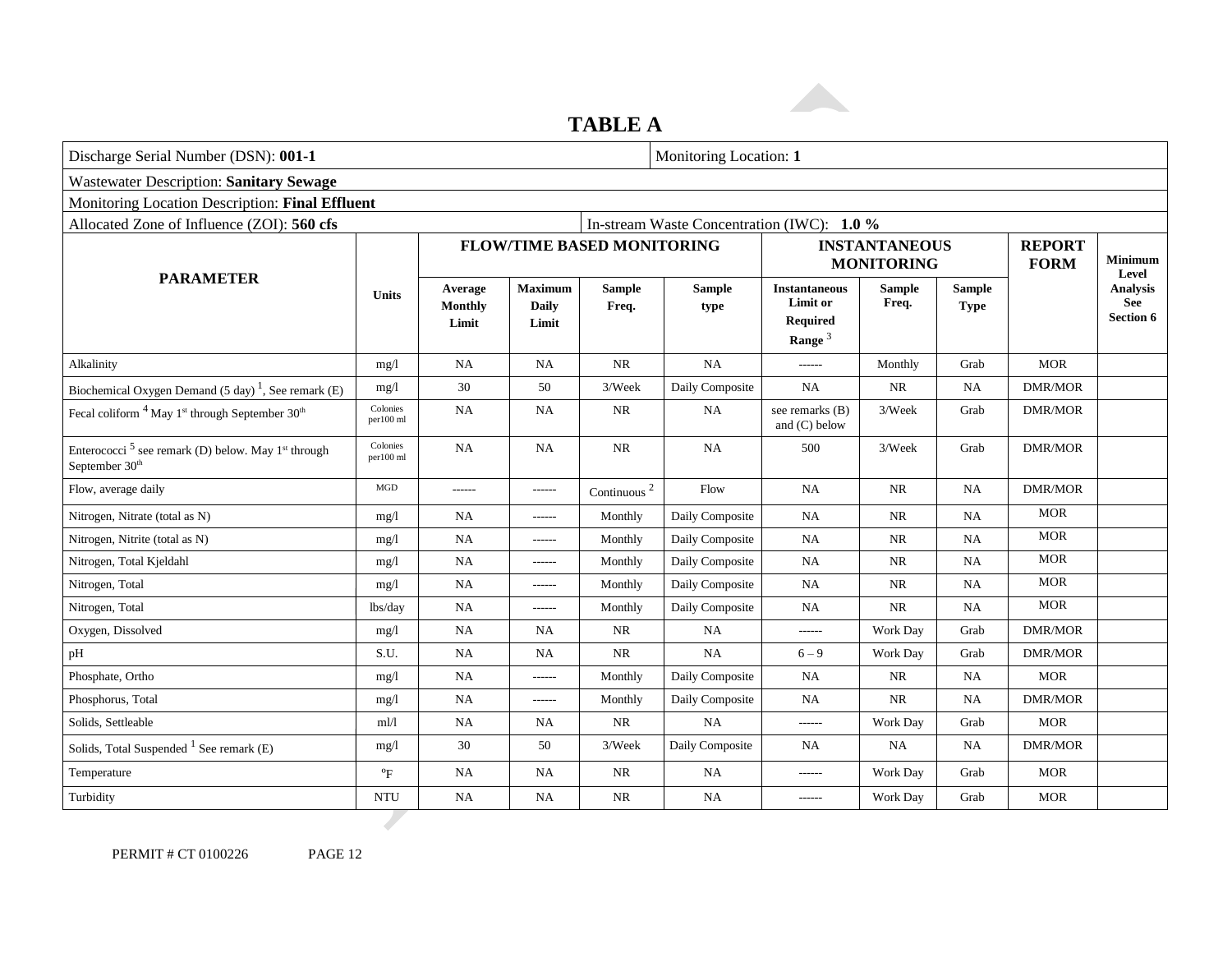|                                                                                                                                                                                                                                                                                             | $mW$ , s/cm <sup>2</sup>                                                                                                                                                                                                                                                                                                                       | NA | <b>NA</b> | <b>NR</b> | NA | $\geq 30.0$ | 4/Work Day | Grab | <b>DMR/MOR</b> |  |
|---------------------------------------------------------------------------------------------------------------------------------------------------------------------------------------------------------------------------------------------------------------------------------------------|------------------------------------------------------------------------------------------------------------------------------------------------------------------------------------------------------------------------------------------------------------------------------------------------------------------------------------------------|----|-----------|-----------|----|-------------|------------|------|----------------|--|
| UV Dose May 1 <sup>st</sup> through September 30 <sup>th</sup> , See remark A                                                                                                                                                                                                               |                                                                                                                                                                                                                                                                                                                                                |    |           |           |    |             |            |      |                |  |
| <b>TABLE A - CONDITIONS</b>                                                                                                                                                                                                                                                                 |                                                                                                                                                                                                                                                                                                                                                |    |           |           |    |             |            |      |                |  |
| <b>Footnotes:</b>                                                                                                                                                                                                                                                                           |                                                                                                                                                                                                                                                                                                                                                |    |           |           |    |             |            |      |                |  |
|                                                                                                                                                                                                                                                                                             | <sup>1</sup> The discharge shall not exceed an average monthly 30 mg/l or a maximum daily 50 mg/l.                                                                                                                                                                                                                                             |    |           |           |    |             |            |      |                |  |
|                                                                                                                                                                                                                                                                                             | <sup>2</sup> The Permittee shall record and report on the monthly operating report the minimum, maximum and total flow for each day of discharge and the average daily flow for each sampling month. The Permittee shall report, on the<br>discharge monitoring report, the average daily flow and maximum daily flow for each sampling month. |    |           |           |    |             |            |      |                |  |
| <sup>3</sup> The instantaneous limits in this column are maximum limits except for UV Dose which is a minimum limit.                                                                                                                                                                        |                                                                                                                                                                                                                                                                                                                                                |    |           |           |    |             |            |      |                |  |
| <sup>4</sup> During the period beginning at the date of issuance of this permit and lasting until the implementation of Enterococci monitoring at the Water Pollution Control Facility, the discharge shall not exceed and shall otherw<br>conform to specific terms and conditions listed. |                                                                                                                                                                                                                                                                                                                                                |    |           |           |    |             |            |      |                |  |
| <sup>5</sup> During the period beginning after the implementation of Enterococci monitoring, but no later than 730 days after permit issuance, lasting until expiration, the discharge shall also not exceed and shall otherwise confor<br>the specific terms and conditions listed.        |                                                                                                                                                                                                                                                                                                                                                |    |           |           |    |             |            |      |                |  |
| <b>Remarks:</b>                                                                                                                                                                                                                                                                             |                                                                                                                                                                                                                                                                                                                                                |    |           |           |    |             |            |      |                |  |
| (A) Ultraviolet disinfection shall be utilized from May 1 <sup>st</sup> through September $30th$ .                                                                                                                                                                                          |                                                                                                                                                                                                                                                                                                                                                |    |           |           |    |             |            |      |                |  |
| (B) The geometric mean of the Fecal coliform bacteria values for the effluent samples collected in a period of a calendar month during the period from May 1 <sup>st</sup> through September 30 <sup>th</sup> shall not exceed 200 per 100<br>milliliters.                                  |                                                                                                                                                                                                                                                                                                                                                |    |           |           |    |             |            |      |                |  |
| (C) The geometric mean of the Fecal coliform bacteria values for the effluent samples collected in a period of a calendar week during the period from May 1 <sup>st</sup> through September 30 <sup>th</sup> shall not exceed 400 per 100 millilte                                          |                                                                                                                                                                                                                                                                                                                                                |    |           |           |    |             |            |      |                |  |
| (D) The geometric mean of the Enterococci bacteria values for the effluent samples collected in a period of a calendar month shall not exceed 35 per 100 milliliters.                                                                                                                       |                                                                                                                                                                                                                                                                                                                                                |    |           |           |    |             |            |      |                |  |
| (E) The Average Weekly discharge Limitation for BOD <sub>5</sub> and Total Suspended Solids shall be 1.5 times the Average Monthly Limit listed above.                                                                                                                                      |                                                                                                                                                                                                                                                                                                                                                |    |           |           |    |             |            |      |                |  |
|                                                                                                                                                                                                                                                                                             |                                                                                                                                                                                                                                                                                                                                                |    |           |           |    |             |            |      |                |  |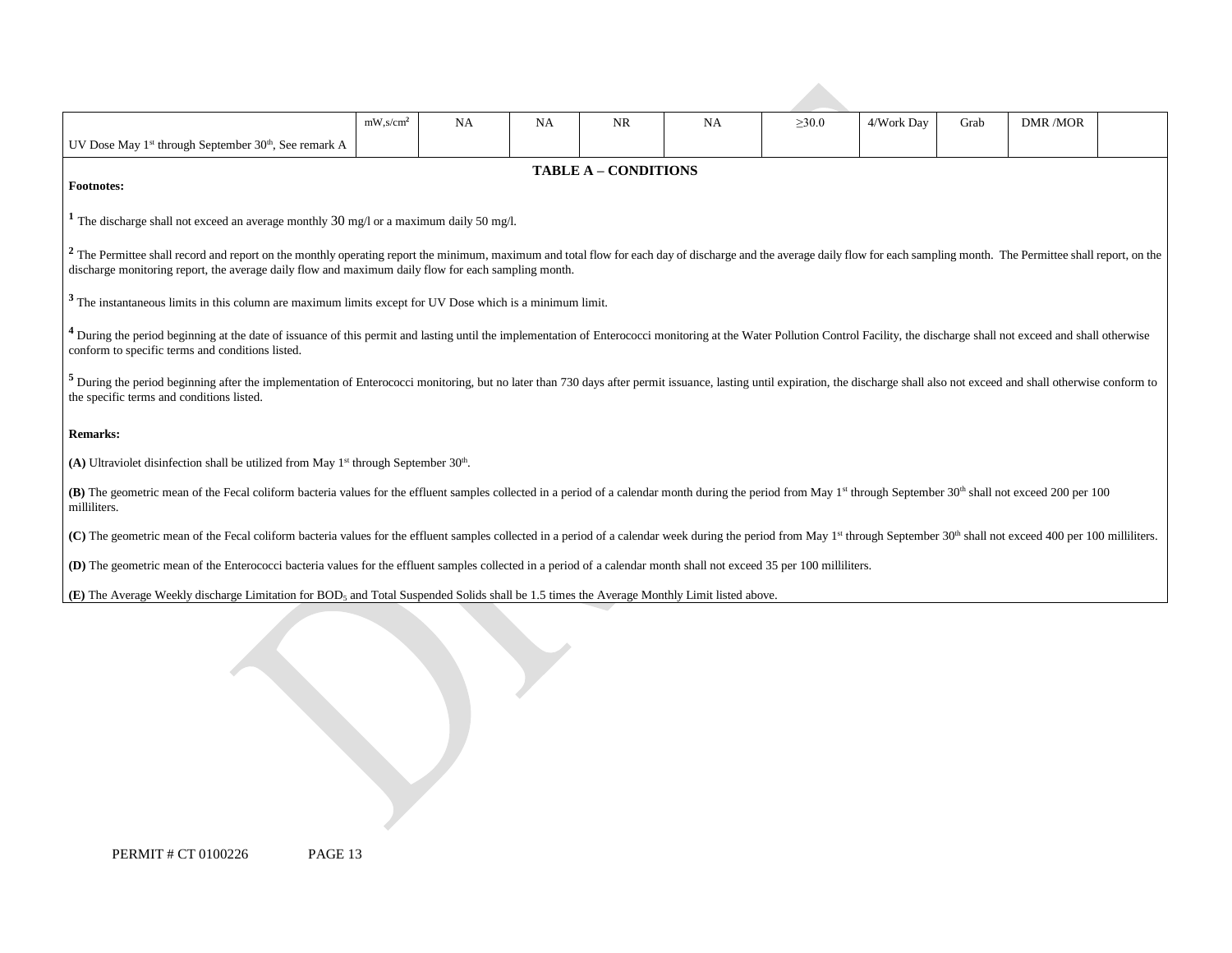## **Table B**

| Discharge Serial Number (DSN): 001-1                                                                                                                                                                                                                                                                                       |                             |  | Monitoring Location: K                      |                                                              |                       |                              |
|----------------------------------------------------------------------------------------------------------------------------------------------------------------------------------------------------------------------------------------------------------------------------------------------------------------------------|-----------------------------|--|---------------------------------------------|--------------------------------------------------------------|-----------------------|------------------------------|
| <b>Wastewater Description: Sanitary Sewage</b>                                                                                                                                                                                                                                                                             |                             |  |                                             |                                                              |                       |                              |
| Monitoring Location Description: Final Effluent                                                                                                                                                                                                                                                                            |                             |  |                                             |                                                              |                       |                              |
| Allocated Zone of Influence (ZOI): 560.0 cfs                                                                                                                                                                                                                                                                               |                             |  |                                             | In-stream Waste Concentration (IWC): 1 %                     |                       |                              |
| <b>PARAMETER</b>                                                                                                                                                                                                                                                                                                           |                             |  |                                             | <b>FLOW/TIME BASED MONITORING</b>                            |                       | <b>REPORT</b><br><b>FORM</b> |
|                                                                                                                                                                                                                                                                                                                            | <b>Units</b>                |  | Average<br><b>Monthly</b><br><b>Minimum</b> | <b>Sample</b><br>Freq.                                       | <b>Sample</b><br>type |                              |
| Biochemical Oxygen Demand (5 day) Percent Removal <sup>1</sup>                                                                                                                                                                                                                                                             | $%$ of<br>Influent          |  | 85                                          | 3/Week                                                       | Calculated $^2$       | <b>DMR/MOR</b>               |
| Solids, Total Suspended Percent Removal 1                                                                                                                                                                                                                                                                                  | $%$ of<br>Influent          |  | 85                                          | 3/Week                                                       | Calculated $^2$       | <b>DMR/MOR</b>               |
| <b>Footnotes:</b><br><sup>1</sup> The discharge shall be less than or equal to 15% of the average monthly influent BOD <sub>5</sub> and total suspended solids (Table E, Monitoring Location<br>$\mathbf{G}$ ).<br><sup>2</sup> Calculated based on the average monthly results described in Table A. Removal efficiency = | <b>TABLE B - CONDITIONS</b> |  |                                             | Inf.BOD or TSS-Effluent BOD or TSS $X$ 100<br>Inf.BOD or TSS |                       |                              |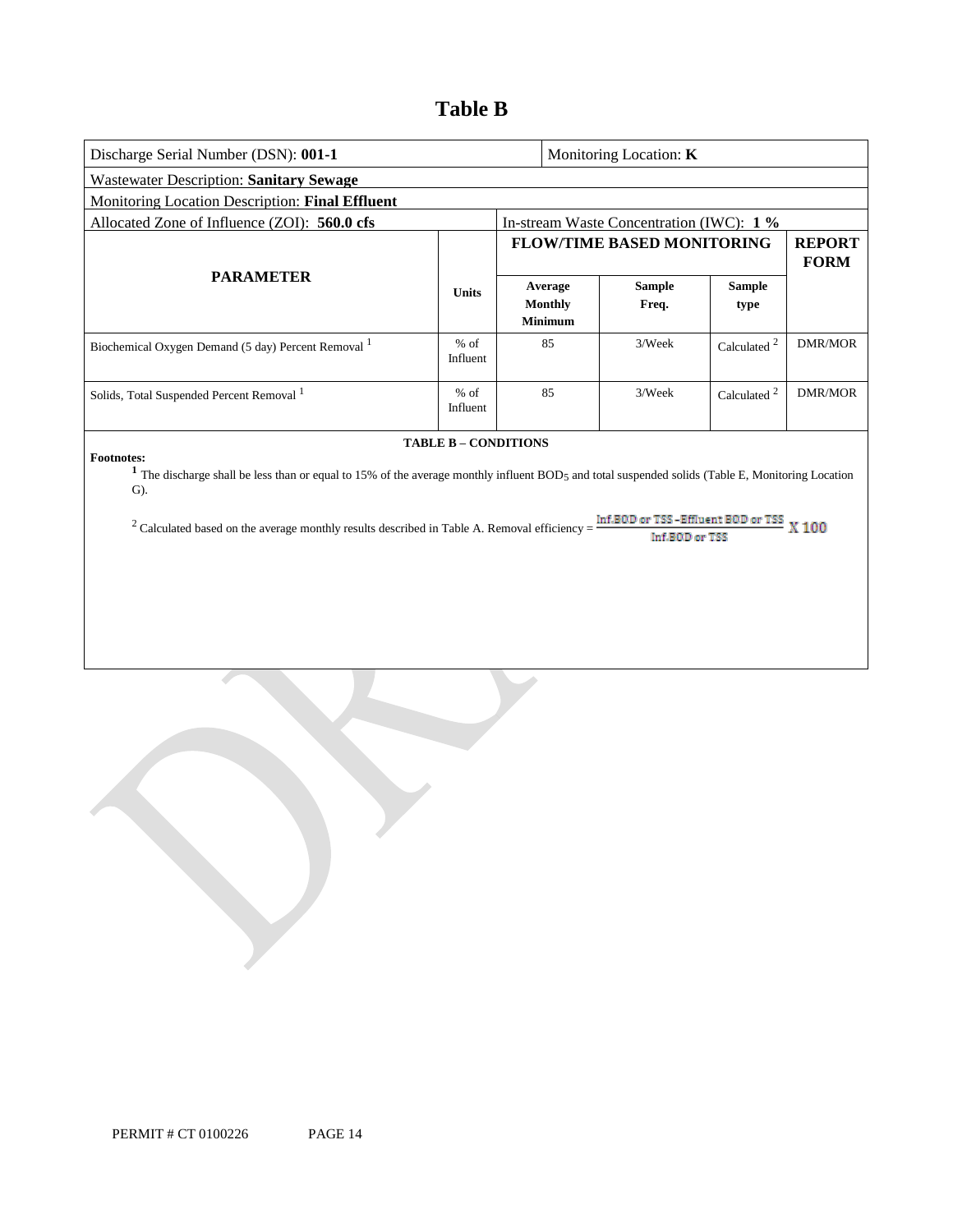#### Discharge Serial Number (DSN): 001-1 **Monitoring Location: T Monitoring Location: T**  Wastewater Description: **Sanitary Sewage**  Monitoring Location Description: **Final Effluent after completion of UV disinfection**  Allocated Zone of Influence (ZOI): **560.0 cfs** In-stream Waste Concentration (IWC): **1.0 % See Section 6**  NOAEL Static 48Hr Acute D.  $Puler<sup>1</sup>$  % NOAEL Static 48Hr Acute Pimephales<sup>1</sup>  $\%$  Chlorine, Total Residual mg/l ----- Quarterly Daily Composite ATMR/DMR Nitrogen, Ammonia (total as N) mg/l ------ Quarterly Daily Composite ATMR/DMR Nitrogen, Nitrate, (total as N) mg/l ------ Quarterly Daily Composite ATMR/DMR Nitrogen, Nitrite, (total as N) mg/l mg/l ------ Quarterly Daily Composite ATMR/DMR **PARAMETER Units Maximum Daily Limit Sampling Frequency Sample Type Reporting form Minimum Level Analysis**  Aluminum, Total mg/l mg/l ------ Quarterly Daily Composite ATMR/DMR Antimony, Total mg/l mg/l ------ Quarterly Daily Composite ATMR/DMR survival ----- Quarterly Daily Composite ATMR/DMR survival ----- Quarterly Daily Composite ATMR/DMR Arsenic, Total mg/l ------ Quarterly Daily Composite ATMR/DMR \* Beryllium, Total mg/l mg/l ------ Quarterly Daily Composite ATMR/DMR BOD<sub>5</sub> mg/l ------ Quarterly Daily Composite ATMR/DMR Cadmium, Total mg/l mg/l ------ Quarterly Daily Composite ATMR/DMR Chromium, Hexavalent mg/l mg/l ------ Quarterly Daily Composite ATMR/DMR Chromium, Total mg/l mg/l ------ Quarterly Daily Composite ATMR/DMR Copper, Total mg/l mg/l ------ Quarterly Daily Composite ATMR/DMR Cyanide, Amenable mg/l ----- Quarterly Daily Composite ATMR/DMR Cyanide, Total mg/l mg/l ------ Quarterly Daily Composite ATMR/DMR Iron, Total mg/l ------ Quarterly Daily Composite ATMR/DMR Lead, Total and the mg/l mg/l ------ Quarterly Daily Composite ATMR/DMR Mercury, Total mg/l mg/l ------ Quarterly Daily Composite ATMR/DMR \* Nickel, Total mg/l mg/l ------ Quarterly Daily Composite ATMR/DMR Phosphorus, Total mg/l mg/l ------ Quarterly Daily Composite ATMR/DMR Phenols, Total mg/l mg/l ------ Quarterly Daily Composite ATMR/DMR Selenium, Total mg/l mg/l ------ Quarterly Daily Composite ATMR/DMR Silver, Total mg/l mg/l ------ Quarterly Daily Composite ATMR/DMR Suspended Solids, Total mg/l mg/l ------ Quarterly Daily Composite ATMR/DMR Thallium, Total mg/l mg/l ------ Quarterly Daily Composite ATMR/DMR Zinc, Total **mg/l** mg/l ------ Quarterly Daily Composite ATMR/DMR

### **TABLE C**

**TABLE C - CONDITIONS** 

Remarks: <sup>1</sup>The results of the Toxicity Tests are recorded in % survival. The Permittee shall report <u>% survival</u> on the DMR based on criteria in Section 6(B) of this permit.

ATMR – Aquatic Toxicity Monitoring Report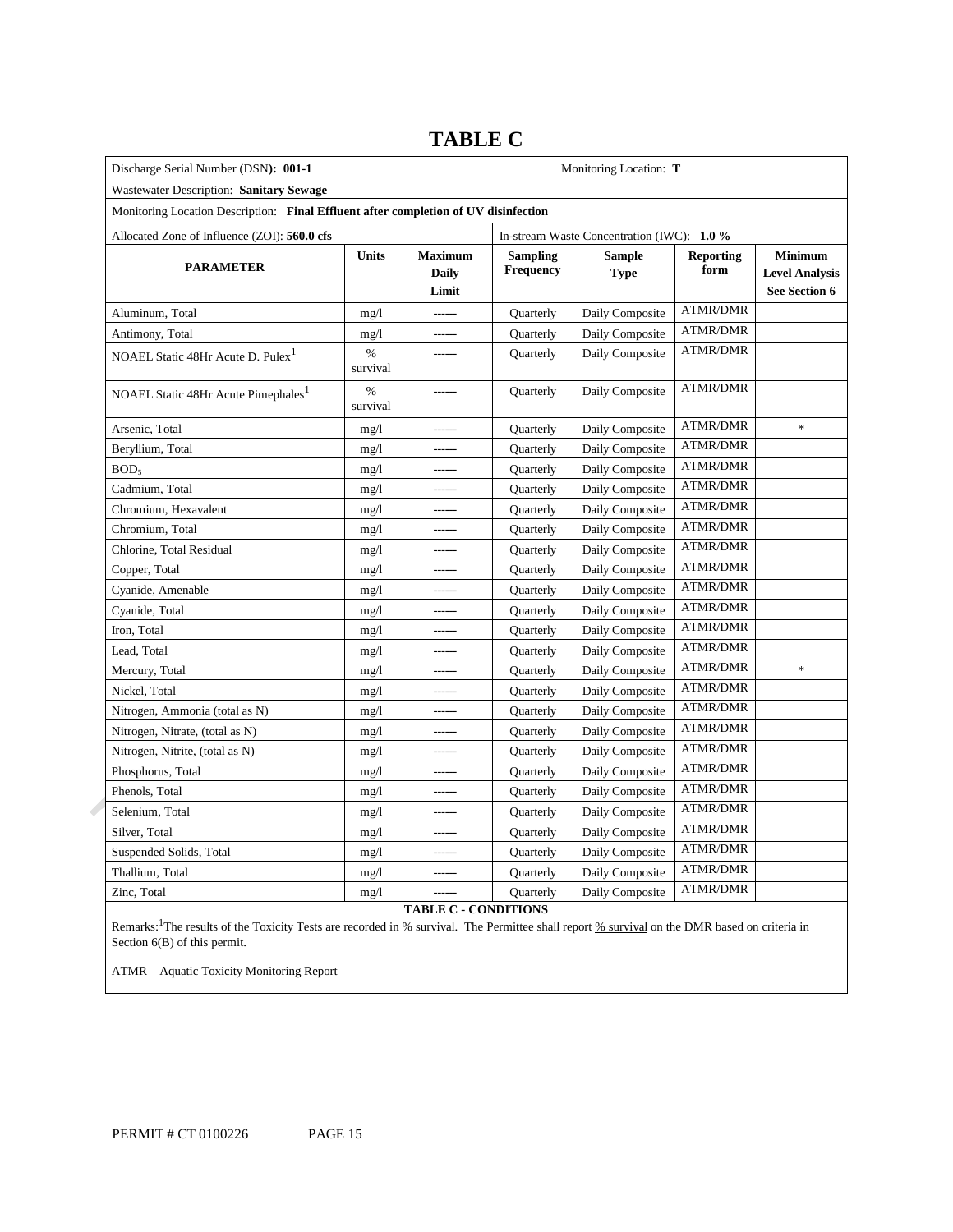### **TABLE D**

| Discharge Serial Number: 001-1                      |                             | Monitoring Location: N |                  |                                 |                  |  |  |  |
|-----------------------------------------------------|-----------------------------|------------------------|------------------|---------------------------------|------------------|--|--|--|
| Wastewater Description: Activated Sludge            |                             |                        |                  |                                 |                  |  |  |  |
| Monitoring Location Description: Each Aeration Unit |                             |                        |                  |                                 |                  |  |  |  |
| <b>REPORTING FORMAT</b>                             |                             |                        |                  | <b>INSTANTANEOUS MONITORING</b> | <b>REPORTING</b> |  |  |  |
| <b>PARAMETER</b>                                    |                             |                        | Sample Frequency | Sample Type                     | <b>FORM</b>      |  |  |  |
| Oxygen, Dissolved                                   | High & low for each WorkDay |                        | 4/WorkDay        | Grab                            | <b>MOR</b>       |  |  |  |
| Sludge Volume Index                                 | WorkDav                     |                        | WorkDay          | Grab                            | <b>MOR</b>       |  |  |  |
| Mixed Liquor Suspended Solids                       | WorkDay                     |                        | WorkDay          | Grab                            | <b>MOR</b>       |  |  |  |

### **TABLE E**

| Discharge Serial Number: 001-1                    |              |                      |                                             | Monitoring Location: G                    |                                   |                                 |                |  |
|---------------------------------------------------|--------------|----------------------|---------------------------------------------|-------------------------------------------|-----------------------------------|---------------------------------|----------------|--|
| Wastewater Description: Sanitary Sewage           |              |                      |                                             |                                           |                                   |                                 |                |  |
| Monitoring Location Description: Influent         |              |                      |                                             |                                           |                                   |                                 |                |  |
| <b>FORMAT</b><br><b>PARAMETER</b><br><b>Units</b> |              | <b>DMR REPORTING</b> | <b>FLOW/TIME BASED</b><br><b>MONITORING</b> | <b>INSTANTANEOUS</b><br><b>MONITORING</b> |                                   | <b>REPORTING</b><br><b>FORM</b> |                |  |
|                                                   |              |                      | <b>Sample</b><br><b>Frequency</b>           | <b>Sample</b><br><b>Type</b>              | <b>Sample</b><br><b>Frequency</b> | <b>Sample</b><br><b>Type</b>    |                |  |
| Biochemical Oxygen Demand (5 day)                 | mg/1         | Monthly average      | 3/Week                                      | Daily Composite                           | <b>NA</b>                         | <b>NA</b>                       | DMR/MOR        |  |
| Nitrogen, Ammonia (total as N)                    | mg/l         |                      | Monthly                                     | Daily Composite                           | NA                                | NA                              | <b>MOR</b>     |  |
| Nitrogen, Nitrate (total as N)                    | mg/l         |                      | Monthly                                     | Daily Composite                           | <b>NA</b>                         | <b>NA</b>                       | <b>MOR</b>     |  |
| Nitrogen, Nitrite (total as N)                    | mg/l         |                      | Monthly                                     | Daily Composite                           | NA                                | <b>NA</b>                       | <b>MOR</b>     |  |
| Nitrogen, Total Kjeldahl                          | mg/l         |                      | Monthly                                     | Daily Composite                           | NA                                | <b>NA</b>                       | <b>MOR</b>     |  |
| Nitrogen, Total                                   | mg/l         |                      | Monthly                                     | Daily Composite                           | NA                                | NA                              | <b>MOR</b>     |  |
| Phosphate, Ortho                                  | mg/l         |                      | Monthly                                     | Daily Composite                           | NA                                | <b>NA</b>                       | <b>MOR</b>     |  |
| Phosphorus, Total                                 | mg/1         |                      | Monthly                                     | Daily Composite                           | NA                                | <b>NA</b>                       | <b>MOR</b>     |  |
| pН                                                | S.U.         |                      | <b>NA</b>                                   | <b>NA</b>                                 | Work Day                          | Grab                            | <b>MOR</b>     |  |
| Solids, Total Suspended                           | mg/l         | Monthly average      | 3/Week                                      | Daily Composite                           | NA                                | <b>NA</b>                       | <b>DMR/MOR</b> |  |
| Temperature                                       | $\mathrm{P}$ |                      | NA                                          | <b>NA</b>                                 | Work Day                          | Grab                            | <b>MOR</b>     |  |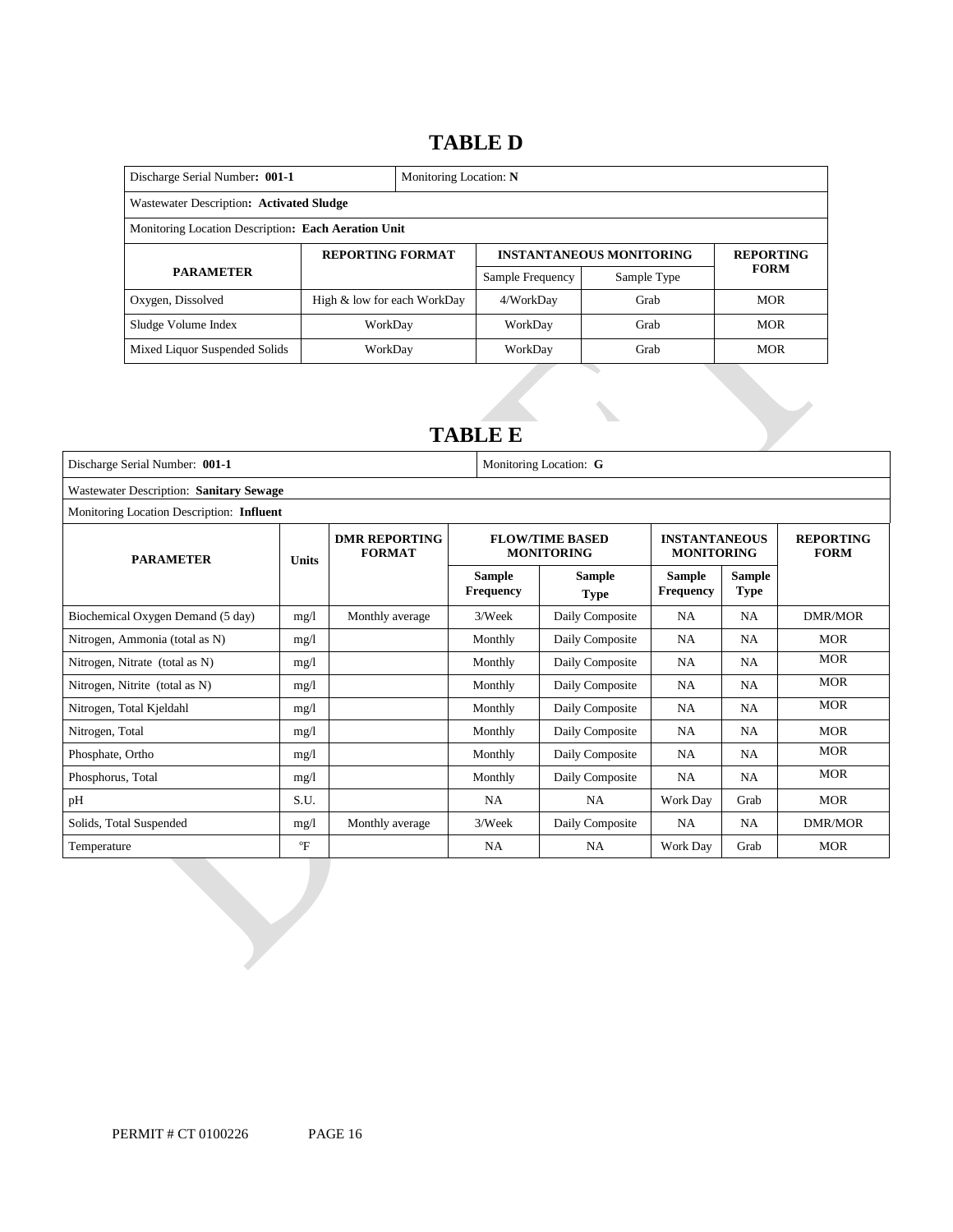### **TABLE F**

| Discharge Serial Number: 001-1           |                                                                       |                                   |                                   | Monitoring Location: P                      |                                           |                                 |            |  |  |
|------------------------------------------|-----------------------------------------------------------------------|-----------------------------------|-----------------------------------|---------------------------------------------|-------------------------------------------|---------------------------------|------------|--|--|
| Wastewater Description: Primary Effluent |                                                                       |                                   |                                   |                                             |                                           |                                 |            |  |  |
|                                          | Monitoring Location Description: Primary Sedimentation Basin Effluent |                                   |                                   |                                             |                                           |                                 |            |  |  |
| <b>PARAMETER</b><br><b>Units</b>         |                                                                       | <b>REPORTING</b><br><b>FORMAT</b> |                                   | <b>TIME/FLOW BASED</b><br><b>MONITORING</b> | <b>INSTANTANEOUS</b><br><b>MONITORING</b> | <b>REPORTING</b><br><b>FORM</b> |            |  |  |
|                                          |                                                                       |                                   | <b>Sample</b><br><b>Frequency</b> | <b>Sample</b><br><b>Type</b>                | <b>Sample</b><br><b>Frequency</b>         | Sample type                     |            |  |  |
| Alkalinity, Total                        | mg/l                                                                  |                                   | NA                                | <b>NA</b>                                   | Monthly                                   | Grab                            | <b>MOR</b> |  |  |
| Biochemical Oxygen Demand (5 day)        | mg/1                                                                  | Monthly average                   | Weekly                            | Composite                                   | <b>NA</b>                                 | NA                              | <b>MOR</b> |  |  |
| Nitrogen, Ammonia (total as N)           | mg/1                                                                  |                                   | Monthly                           | Composite                                   | <b>NA</b>                                 | <b>NA</b>                       | <b>MOR</b> |  |  |
| Nitrogen, Nitrate (total as N)           | mg/1                                                                  |                                   | <b>Monthly</b>                    | Composite                                   | <b>NA</b>                                 | <b>NA</b>                       | <b>MOR</b> |  |  |
| Nitrogen, Nitrite (total as N)           | mg/1                                                                  |                                   | Monthly                           | Composite                                   | <b>NA</b>                                 | NA                              | <b>MOR</b> |  |  |
| Nitrogen, Total Kjeldahl                 | mg/l                                                                  |                                   | Monthly                           | Composite                                   | NA                                        | NA.                             | <b>MOR</b> |  |  |
| Nitrogen, Total                          | mg/1                                                                  |                                   | Monthly                           | Composite                                   | <b>NA</b>                                 | NA                              | <b>MOR</b> |  |  |
| pH                                       | S.U.                                                                  |                                   | NA                                | NA                                          | Monthly                                   | Grab                            | <b>MOR</b> |  |  |
| Solids, Total Suspended                  | mg/1                                                                  | Monthly average                   | Weekly                            | Composite                                   | <b>NA</b>                                 | NA.                             | <b>MOR</b> |  |  |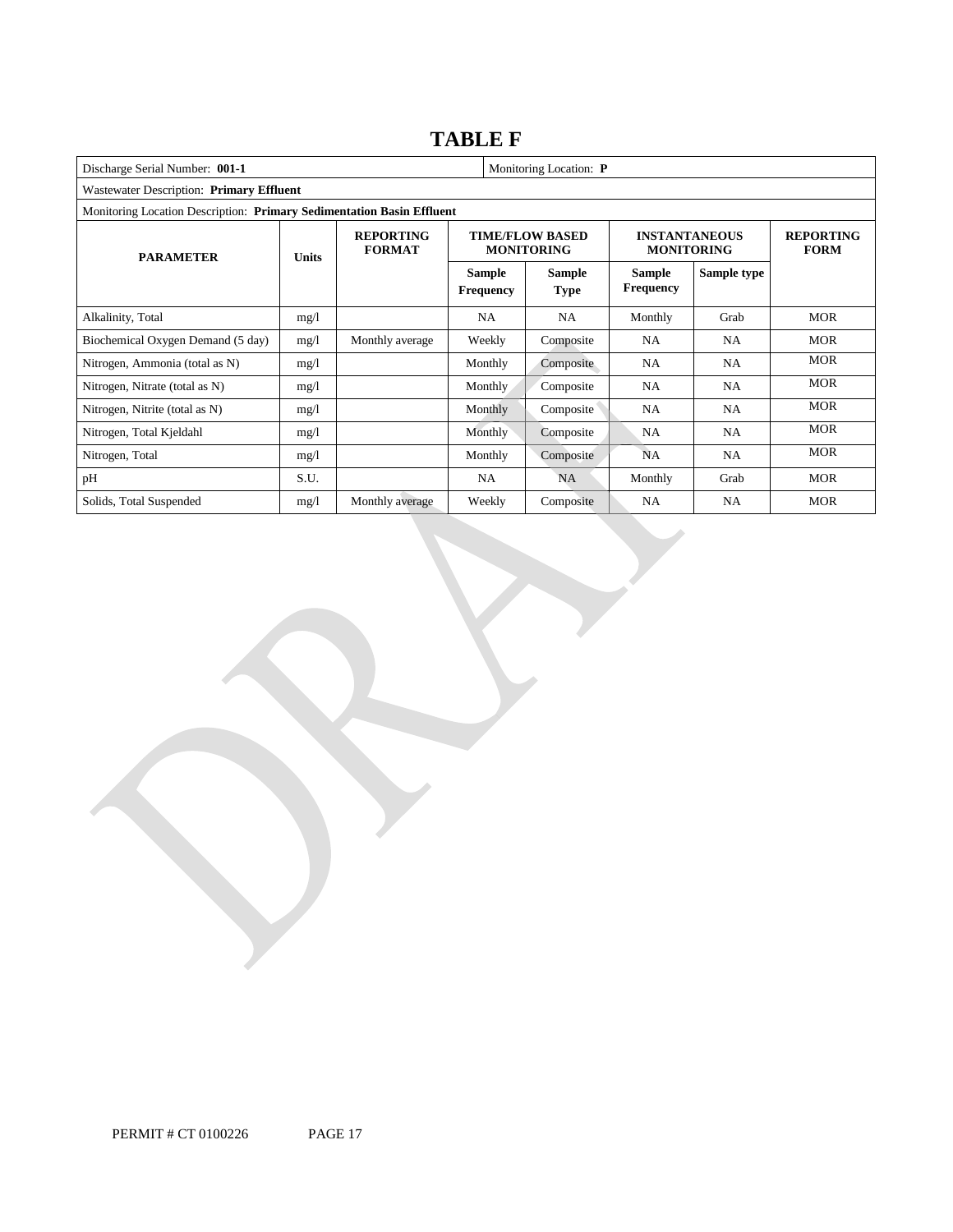| Discharge Serial Number: 001-1                    | Monitoring Location: SL         |                       |            |  |  |  |  |
|---------------------------------------------------|---------------------------------|-----------------------|------------|--|--|--|--|
| Wastewater Description: Thickened Sludge          |                                 |                       |            |  |  |  |  |
| Monitoring Location Description: Thickened Sludge |                                 |                       |            |  |  |  |  |
| <b>PARAMETER</b>                                  | <b>INSTANTANEOUS MONITORING</b> | <b>REPORTING FORM</b> |            |  |  |  |  |
|                                                   | <b>Units</b>                    | Grab Sample Freq.     |            |  |  |  |  |
| Arsenic, Total                                    | mg/kg                           | Quarterly             | <b>DMR</b> |  |  |  |  |
| Beryllium, Total                                  | mg/kg                           | Quarterly             | <b>DMR</b> |  |  |  |  |
| Cadmium, Total                                    | mg/kg                           | Quarterly             | <b>DMR</b> |  |  |  |  |
| Chromium, Total                                   | mg/kg                           | Quarterly             | <b>DMR</b> |  |  |  |  |
| Copper, Total                                     | mg/kg                           | Quarterly             | <b>DMR</b> |  |  |  |  |
| Lead, Total                                       | mg/kg                           | Quarterly             | <b>DMR</b> |  |  |  |  |
| Mercury, Total                                    | mg/kg                           | Quarterly             | <b>DMR</b> |  |  |  |  |
| Nickel, Total                                     | mg/kg                           | Quarterly             | <b>DMR</b> |  |  |  |  |
| Nitrogen, Ammonia *                               | mg/kg                           | Quarterly             | $DMR*$     |  |  |  |  |
| Nitrogen, Nitrate (total as N) *                  | mg/kg                           | Quarterly             | $DMR*$     |  |  |  |  |
| Nitrogen, Organic *                               | mg/kg                           | Quarterly             | $DMR*$     |  |  |  |  |
| Nitrogen, Nitrite (total as N) *                  | mg/kg                           | Quarterly             | $DMR*$     |  |  |  |  |
| Nitrogen, Total *                                 | mg/kg                           | Quarterly             | $DMR*$     |  |  |  |  |
| pH *                                              | S.U.                            | Quarterly             | $DMR*$     |  |  |  |  |
| Polychlorinated Biphenyls                         | mg/kg                           | Quarterly             | <b>DMR</b> |  |  |  |  |
| Solids, Fixed                                     | $\%$                            | Quarterly             | <b>DMR</b> |  |  |  |  |
| Solids, Total                                     | $\%$                            | Quarterly             | <b>DMR</b> |  |  |  |  |
| Solids, Volatile                                  | $\%$                            | Quarterly             | <b>DMR</b> |  |  |  |  |
| Zinc, Total                                       | mg/kg                           | Quarterly             | <b>DMR</b> |  |  |  |  |

### **TABLE G**

**(\*) required for composting or land application only.** Testing for inorganic pollutants shall follow "Test Methods for Evaluating Solid Waste, Physical/Chemical Methods", EPA Publication SW-846 as updated and/or revised.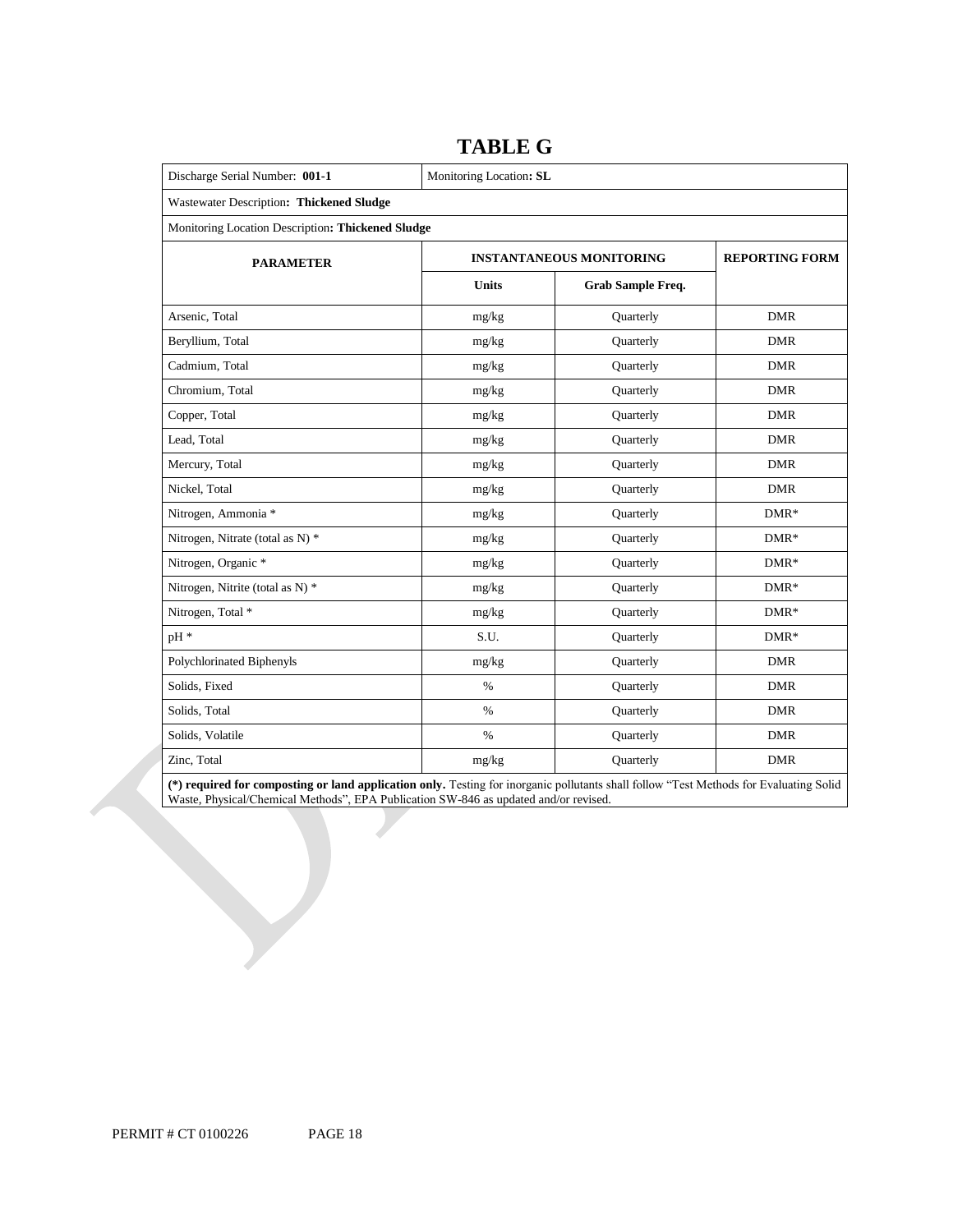# ATTACHMENT 2

# MONTHLY OPERATING REPORT FORM

PERMIT # CT 0100226 PAGE 19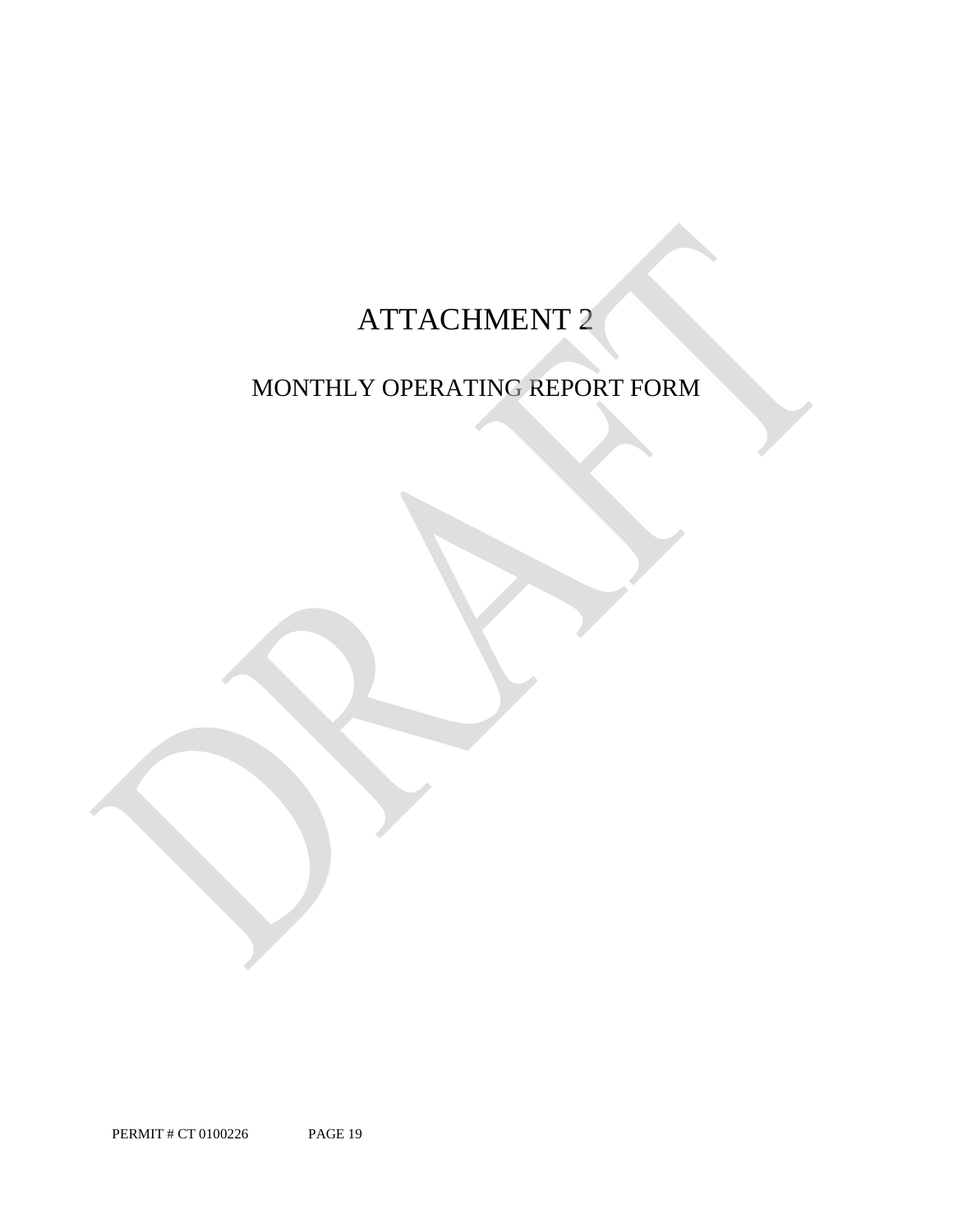## DATA TRACKING AND TECHNICAL FACT SHEET

**Permittee**: Town of Glastonbury

### **PERMIT, ADDRESS, AND FACILITY DATA**

### **PERMIT #:** CT0100226 **APPLICATION #:** 201505051 **FACILITY ID.** 054-001

| Mailing Address:                                                                                                       | <b>Location Address:</b>                                                                            |
|------------------------------------------------------------------------------------------------------------------------|-----------------------------------------------------------------------------------------------------|
| Street: 2155 Main St; P.O. Box 6523                                                                                    | Street: 2149 Main Street                                                                            |
| Town: Glastonbury<br>ST: CT Zip: 06033                                                                                 | Town: Glastonbury ST: CT Zip: 06033                                                                 |
| Contact Name: Michael J Bisi                                                                                           | Contact Name: Michael J Bisi                                                                        |
| Phone No.:<br>860-652-7772                                                                                             | Phone No.:<br>860-652-7772                                                                          |
|                                                                                                                        | <b>DMR</b> Contact<br>mike.bisi@glastonbury-ct.gov<br>email address:                                |
| <b>PERMIT INFORMATION</b><br><b>DURATION</b> 5 YEAR $X$ 10 YEAR $\_\$ 30 YEAR                                          |                                                                                                     |
| <b>TYPE</b><br>New Reissuance $\underline{\mathbf{X}}$                                                                 | Modification __                                                                                     |
| CATEGORIZATION POINT (X) NON-POINT () GIS #                                                                            |                                                                                                     |
| NPDES $(X)$                                                                                                            | PRETREAT () GROUND WATER(UIC) () GROUND WATER (OTHER) ()                                            |
| NPDES MAJOR(MA) X<br>NPDES SIGNIFICANT MINOR or PRETREAT SIU (SI)<br>NPDES or PRETREATMENT MINOR (MI)                  |                                                                                                     |
| <b>COMPLIANCE SCHEDULE</b> YES X<br>POLLUTION PREVENTION ______TREATMENT REQUIREMENT X<br>WATER QUALITY REQUIREMENT __ | NO.<br>OTHER                                                                                        |
| <b>OWNERSHIP CODE</b>                                                                                                  |                                                                                                     |
| Private Federal State Municipal (town only) $X$ Other public                                                           |                                                                                                     |
| <b>DEP STAFF ENGINEER</b> Carlos Esguerra                                                                              | <b>DATE DRAFTED: 10/27/2015</b>                                                                     |
| <b>PERMIT FEES</b>                                                                                                     |                                                                                                     |
| <b>DSN Number</b><br>Discharge Code<br>Annual Fee                                                                      |                                                                                                     |
| 111000(d)<br>001<br>2,367.50                                                                                           |                                                                                                     |
| Suffield.                                                                                                              | Drainage Basin Code: 4000-00-03 Water Quality Classification Goal: SB Segment: CT River, Portland - |

*Municipal Sanitary Sewage Treatment* 

### *PROCESS AND TREATMENT DESCRIPTION (by DSN)*

 *Secondary biological process with Nitrogen removal and seasonal ultra violet disinfection* 

### *RESOURCES USED TO DRAFT PERMIT*

*\_X Federal Effluent Limitation Guideline <del>40CFR 133</del> Secondary Treatment Category*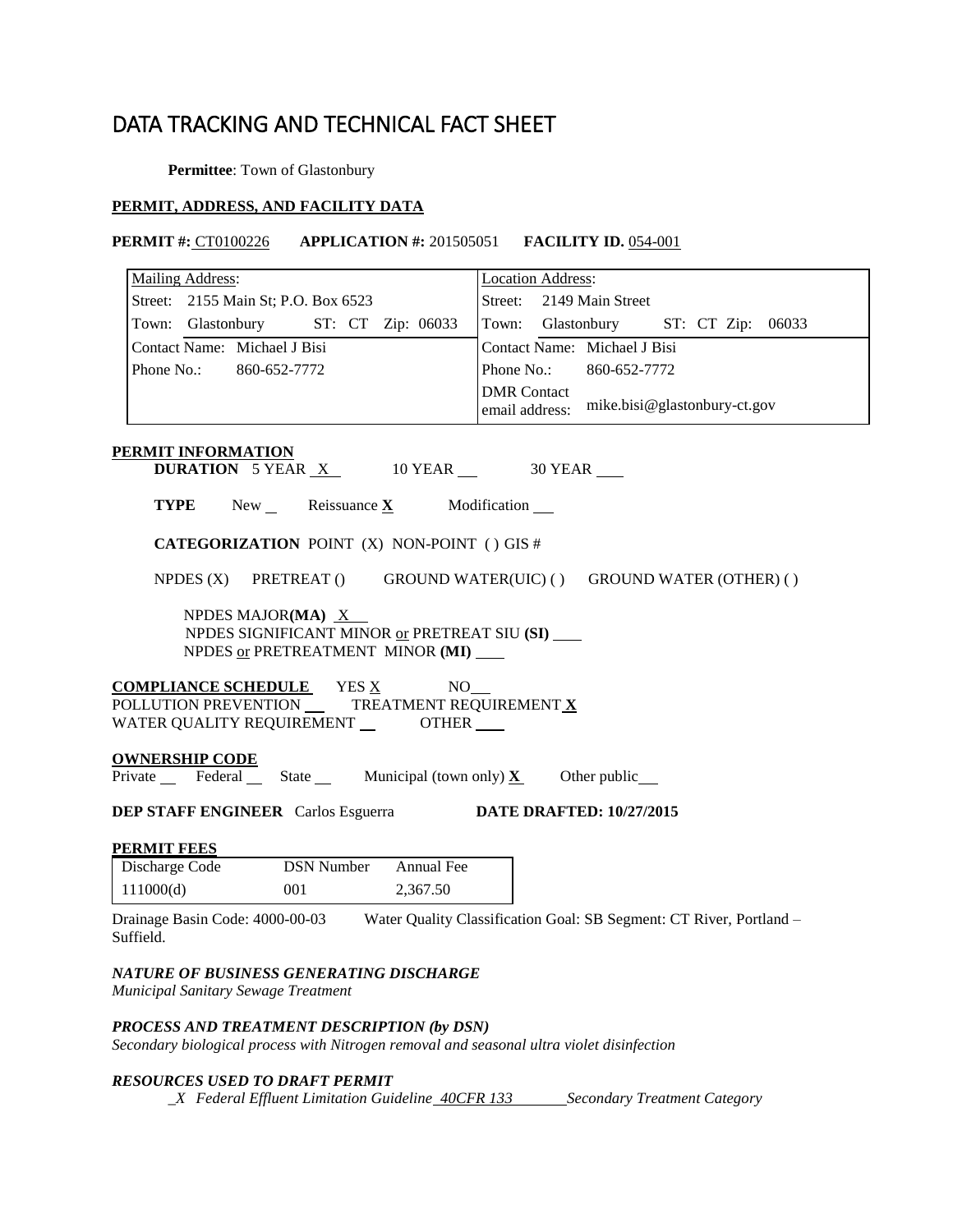- *\_\_ Performance Standards*
- *Federal Development Document* 
	- *name of category*
- *X Department File Information*
- *X Connecticut Water Quality Regulations*
- *X Anti-degradation Policy*
- *Coastal Management Consistency Review Form*

*Other - Explain* 

### *BASIS FOR LIMITATIONS, STANDARDS OR CONDITIONS*

- *X Secondary Treatment (Section 22a-430-4(r) of the Regulations of Connecticut State Agencies)*
- *Case-by-Case Determination (See Other Comments)*
- *X In order to meet in-stream water quality (See General Comments)*
- *Anti-degradation policy*

### *GENERAL COMMENTS*

 *The Town of Glastonbury ("Glastonbury") operates a municipal water pollution control facility ("the facility") located at* 2149 Main Street in Glastonbury*. The facility is designed to treat and discharge up to 3.64 million gallons a day of effluent into CT River. The facility currently uses secondary treatment with denitrification and UV disinfection to treat effluent before being discharged. Pursuant to Conn. Gen. Stat. § 22a-430, the Department of Energy and Environmental Protection has issued Glastonbury a permit for the discharge from this facility. Glastonbury has submitted an application to renew its permit. The Department has made a tentative determination to approve Glastonbury's application and has prepared a draft permit consistent with that determination.* 

 *The most significant changes from the current permit are the inclusion of revised bacteria monitoring requirements (i.e. enterococci), Aluminum monitoring to be consistent with the most recent CT Water Quality Standards and Iron monitoring to be consistent with EPA's National Recommended Water Quality Criteria.* 

 *A review of ATMR reports since 2010 indicates that the facility has passed all toxicity tests conducted on a quarterly basis. The facility also disinfects with ultra violet light and has an assigned in-stream waste concentration of 1 percent. For the aforementioned reasons, the toxicity limits listed in the current permit are no longer required. The facility must continue to monitor toxicity on a quarterly basis as required in Section 6(B) and Table C of the new permit.* 

### *SPECIFIC REQUIREMENTS OR REVISIONS*

 *The Department reviewed the application for consistency with Connecticut's Water Quality Standards and determined that with the limits in the draft permit, including those discussed below, and that the draft permit is consistent with maintenance and protection of water quality in accordance with the Tier I Anti-degradation Evaluation and Implementation Review provisions of such Standards.* 

 *The need for inclusion of water quality based discharge limitations in this permit was evaluated consistent with Connecticut Water Quality Standards and criteria, pursuant to 40 CFR 122.44(d). Discharge monitoring data was evaluated for consistency with the available aquatic life criteria (acute and chronic) and human health (fish consumption only) criteria, considering the zone of influence allocated to the facility where appropriate. In addition to this review, the statistical procedures outlined in the EPA Technical Support Document for Water Quality-based Toxics Control (EPA/505/2-90-001) were employed to calculate the need for such limits. Comparison of the attached monitoring data and its inherent variability with the calculated water quality based limits indicates a low*  statistical probability of exceeding such limits. Therefore, no water quality based limits were included in the permit  *at this time.*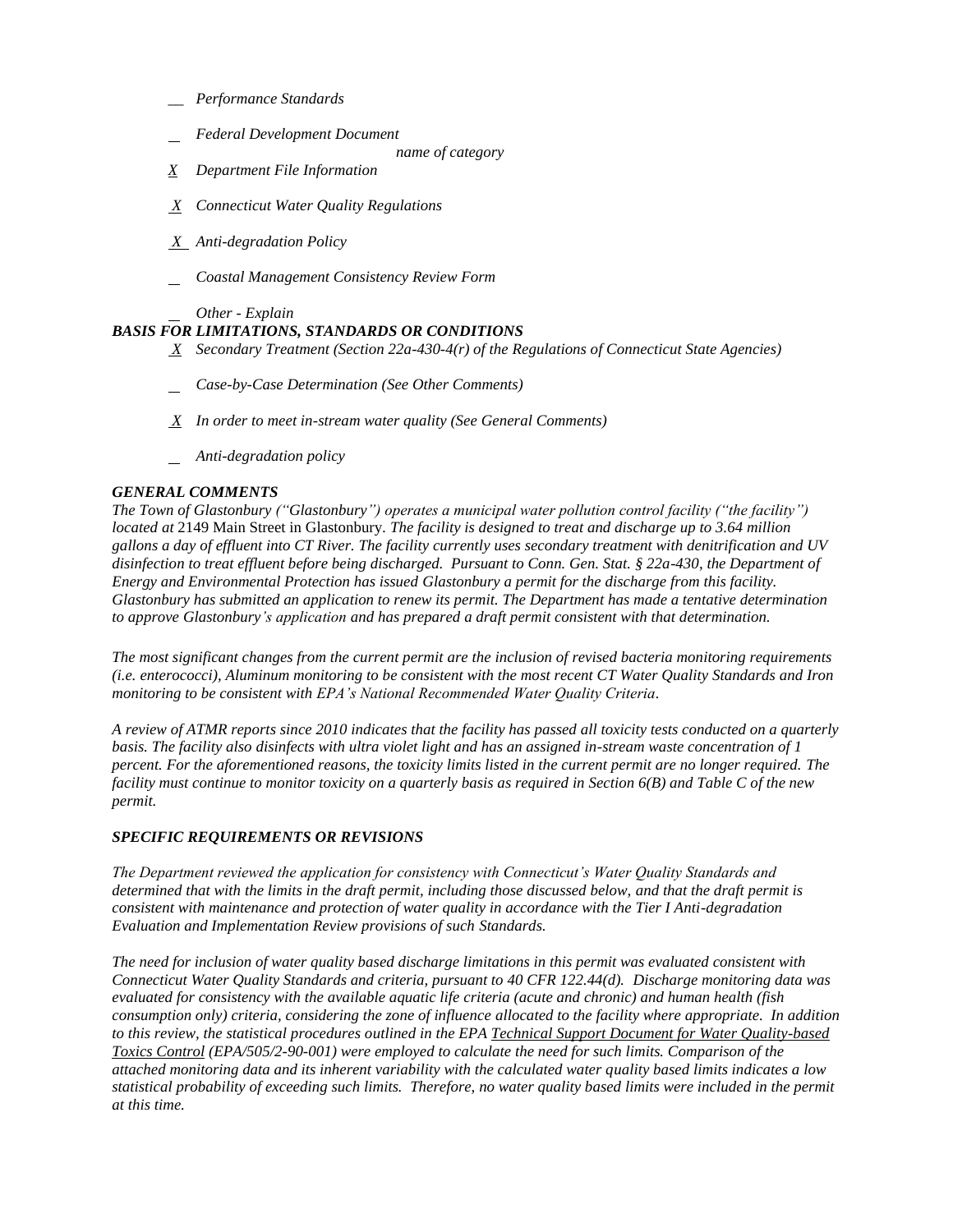*WATER QUALITY LIMIT CALCULATIONS : See attached*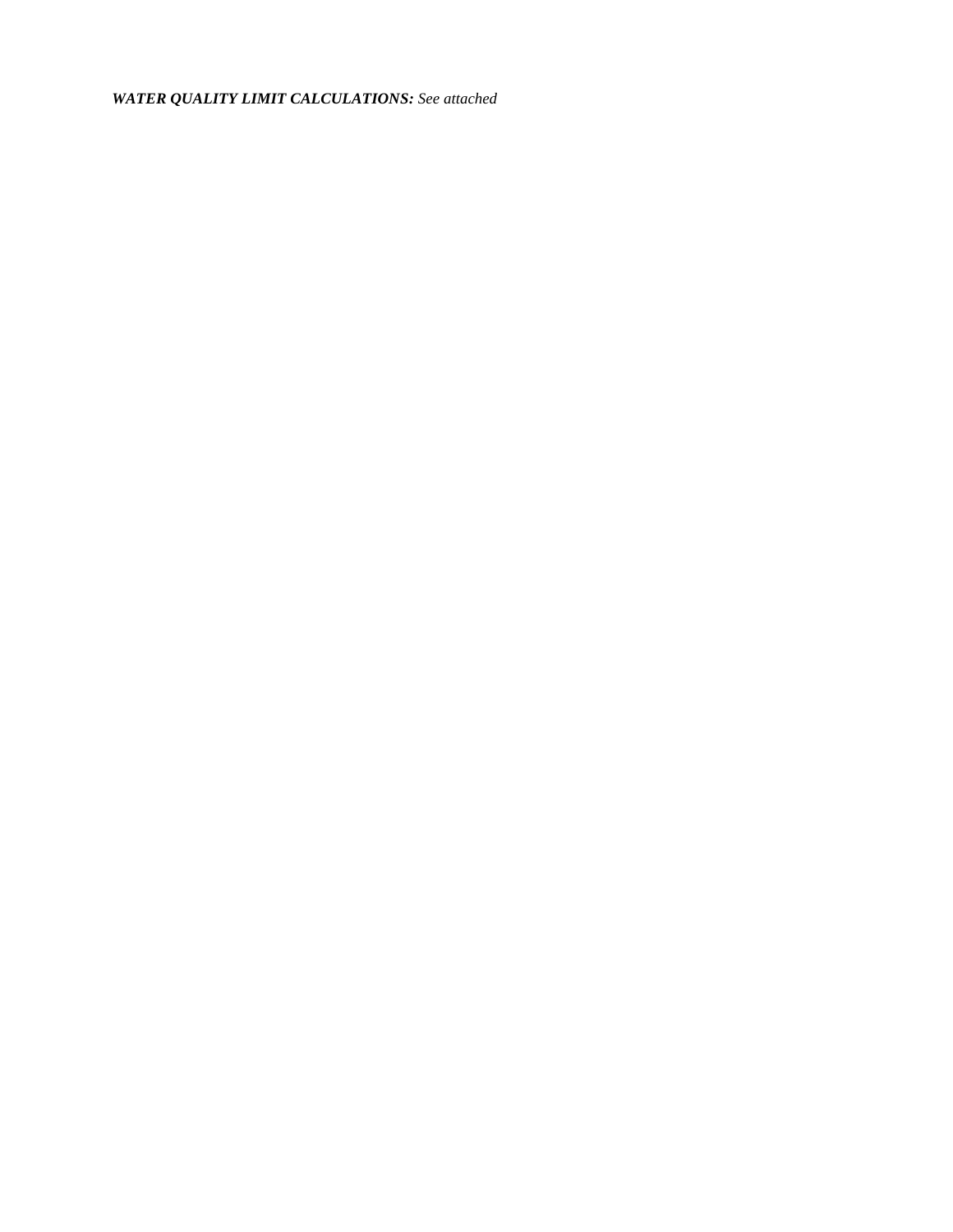

79 Elm Street • Hartford, CT 06106-5127 www.ct.gov/deep Affirmative Action/Equal Opportunity Employer

### **Notice of Tentative Determination to Approve NPDES Permit Renewal Applicant: Town of Glastonbury Application No. 201505051 City/Town: Glastonbury**

The Commissioner of the Department of Energy and Environmental Protection ("DEEP") hereby gives notice that a tentative determination has been reached to approve the following application.

Applicant's Name and Address: Town of Glastonbury 2155 Main St, Glastonbury, CT 06033

Contact Name and Phone No.: Michael J. Bisi. 860-652-7772

Type of Permit and  $\#$ : NPDES - CT0100226

Type of Facility: Domestic wastewater treatment

Facility Location: 2149 Main Street Glastonbury, CT 06033

Facility design capacity: 3.64 million gallons per day

COMMISSIONER'S FINDINGS/REGULATORY CONDITIONS

The applicant has previously received a permit from the Department of Energy and Environmental Protection ("Department") authorizing the discharge of up to an annual average daily design flow of 3.64 million gallons a day of secondary treated municipal wastewaters to the Connecticut River. The applicant has submitted an application to renew its existing'permit. This renewal application is the subject of this notice.

### THE DRAFT PERMIT

明世 一 下角

The Department has prepared a draft permit consistent with the tentative determination to approve Town ofGlastonbury renewal application. This draft is available on the public participation section of the Department's website. In accordance with Sections 22a-430-4(1) and 22a-430-4(r) of the Regulations of Connecticut State Agencies (RCSA), the draft permit contains effluent limitations that meet Connecticut's Water Quality Standards for the following: Biochemical Oxygen Demand (5 day), fecal coliform (interim), enterococci, flow, pH, total suspended solids and Ultraviolet light disinfection (dose).